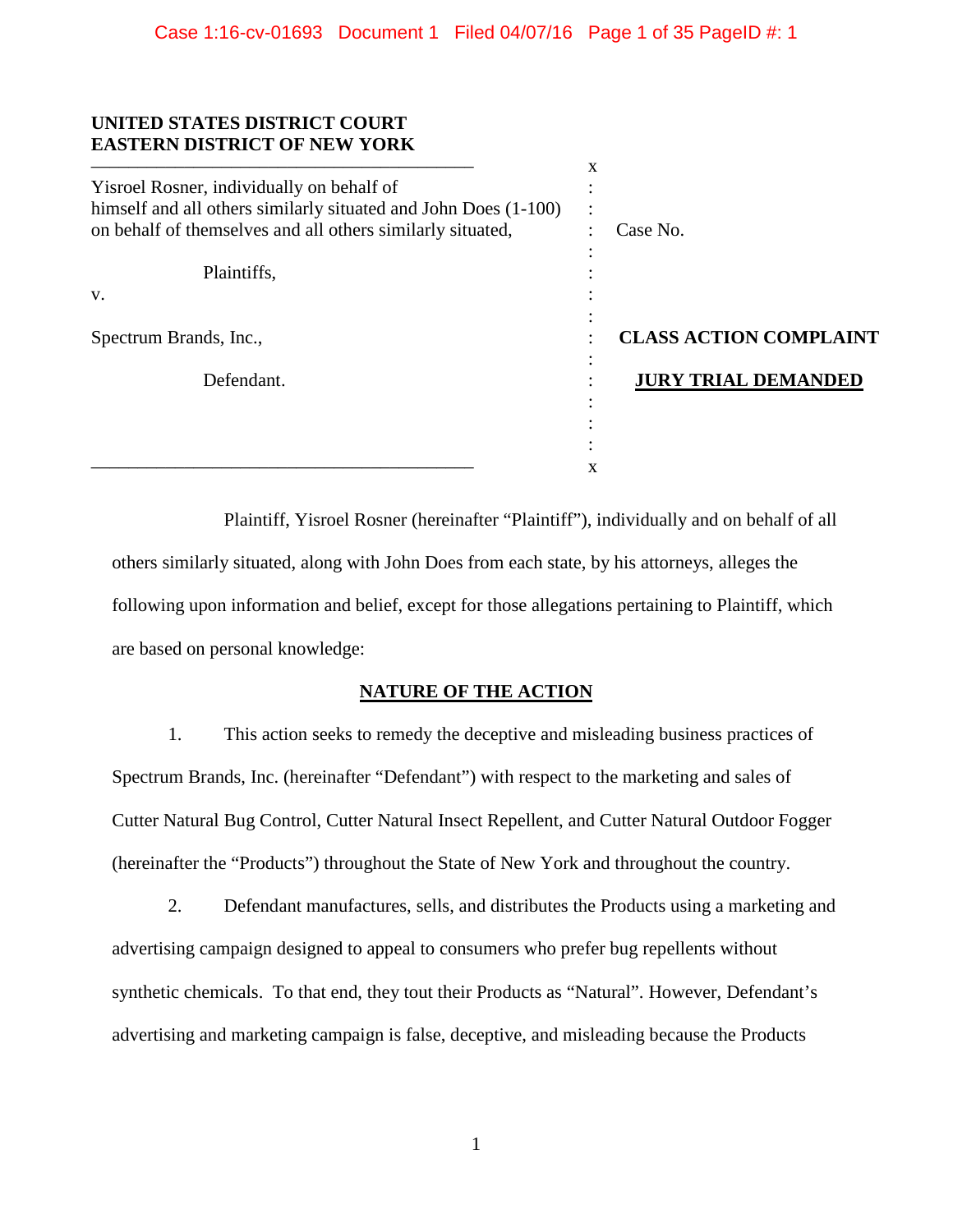### Case 1:16-cv-01693 Document 1 Filed 04/07/16 Page 2 of 35 PageID #: 2

contain various artificial and synthetic chemical ingredients, which have been associated with the risk of developing severe health problems.

3. Plaintiff and those similarly situated ("Class Members") relied on Defendant's misrepresentations that the Products are "Natural" when purchasing the Products. Plaintiff and Class Members paid a premium for the Products over and above comparable products that did not purport to be natural. Given that Plaintiff and Class Members paid a premium for the Products based on Defendant's misrepresentations that they are "Natural", Plaintiff and Class Members suffered an injury in the amount of the premium paid.

4. Defendant's conduct violated and continues to violate New York General Business Law §§ 349 and 350, the consumer protection statutes of all 50 states, and the Magnuson-Moss Warranty Act. Defendant breached and continues to breach its express and implied warranties regarding the Products. Defendant has been and continues to be unjustly enriched. Accordingly, Plaintiff brings this action against Defendant on behalf of himself and Class Members who purchased the Products during the applicable statute of limitations period (the "Class Period").

## **JURISDICTION AND VENUE**

5. Jurisdiction is proper pursuant to 28 U.S.C. § 1332(d)(2). Plaintiff is a citizen of the State of New York and resides in Brooklyn, NY. Defendant is a corporation with its principal place of business in Middleton, Wisconsin, and is organized and existing under the laws of the State of Delaware. Upon information and belief, the amount in controversy is in excess of \$5,000,000, exclusive of interests and costs.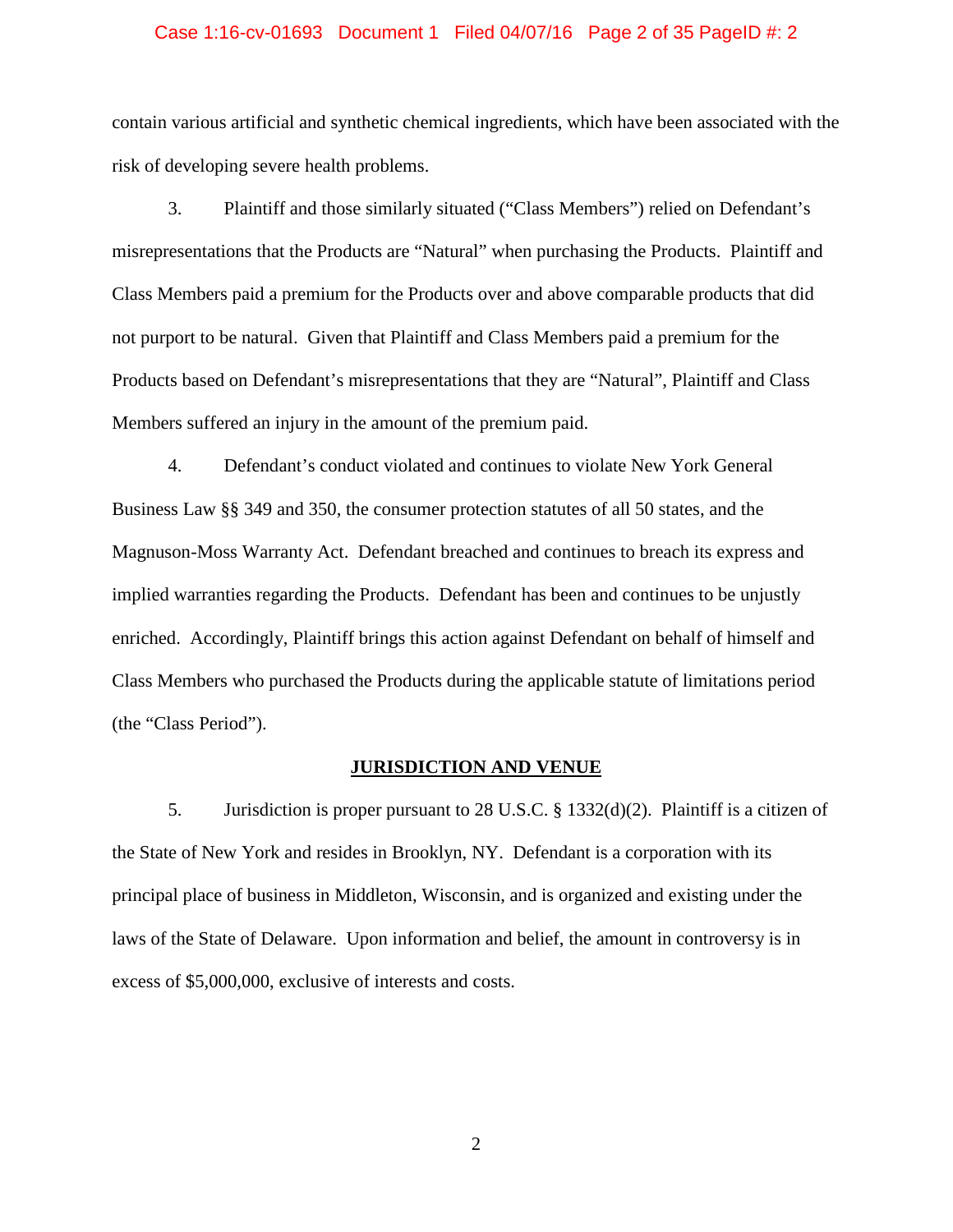### Case 1:16-cv-01693 Document 1 Filed 04/07/16 Page 3 of 35 PageID #: 3

6. This Court has personal jurisdiction over Defendant because Defendant conducts and transacts business in the State of New York, contracts to supply goods within the State of New York, and supplies goods within the State of New York.

7. Venue is proper because Plaintiff and many Class Members reside in the Eastern District of New York, and throughout the State of New York.

### **PARTIES**

### **Plaintiff**

8. Plaintiff is an individual consumer who, at all times material hereto, was a citizen of Brooklyn, New York. During the Class Period Plaintiff purchased the Products online in the State of New York.

9. Plaintiff purchased the Products because he saw the labeling, advertising, the Defendant's website, and read the packaging, which represented that the Products are "Natural". Plaintiff relied on Defendant's false, misleading, and deceptive representations that the Products are "Natural". Had Plaintiff known the truth—that the representations he relied upon in making his purchases were false, misleading, and deceptive—he would not have purchased the Products at a premium price.

## **Defendant**

10. Defendant is a corporation organized and existing under the laws of the State of Delaware with its principal place of business in Middleton, Wisconsin. Defendant manufactures, markets, advertises and distributes the Products throughout the United States. Defendant created and/or authorized the false, misleading and deceptive advertisements, packaging and labeling for the Products.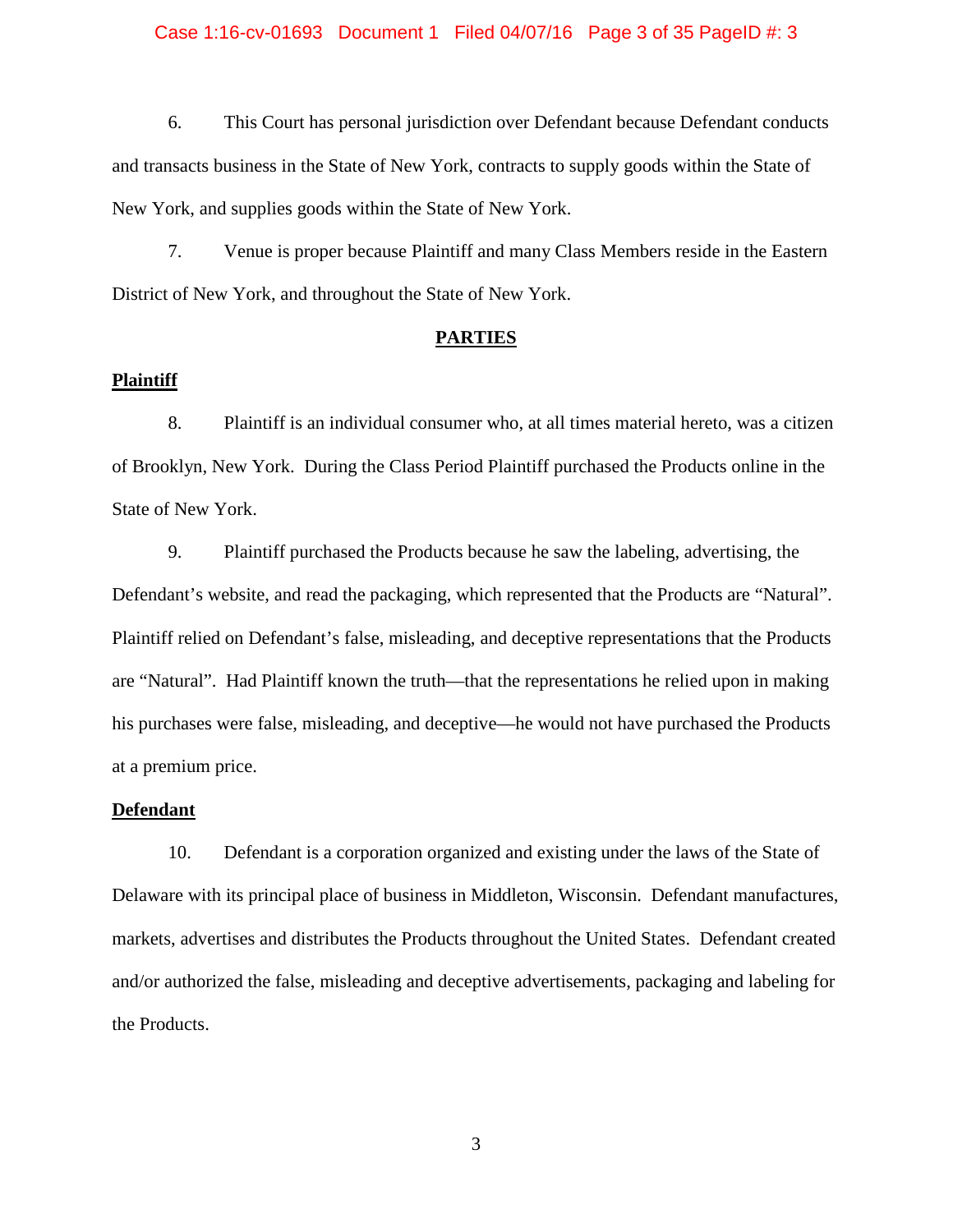### **FACTUAL BACKGROUND**

11. Consumers have become increasingly concerned about the effects of synthetic and chemical ingredients in cleaning products, bath and beauty products and everyday household products. Companies such as the Defendant have capitalized on consumers' desire for purportedly "natural products." Indeed, consumers are willing to pay, and have paid, a premium for products branded "natural" over products that contain synthetic ingredients. In 2010, sales of natural products grew 6% to \$[1](#page-3-0)17 billion.<sup>1</sup> Reasonable consumers, including Plaintiff and Class Members, value natural products for important reasons, including the belief that they are safer and healthier than alternative products that are not represented as natural.

12. As depicted below, the Products' packaging prominently represents that the Products are "NATURAL". But, despite these representations, the Products contain ingredients that are not "Natural". Plaintiff read and relied upon each of the aforementioned representations on the Products' packaging and on Defendant's website.

<span id="page-3-0"></span> <sup>1</sup> *About the Natural Products Association,* NATURAL PRODUCTS ASSOCIATION (last accessed July 3, 2015), http://www.npainfo.org/NPA/About\_NPA/NPA/AboutNPA/AbouttheNaturalProductsAssociation.aspx?hkey=8d3a1 5ab-f44f-4473-aa6e-ba27ccebcbb8; *Chemical Blessings What Rousseau Got Wrong*, THE ECONOMIST, Feb. 4, 2008, available at http://www.economist.com/node/10633398; *see also* Hunger Oatman-Standford, *What Were We Thinking? The Top 10 Most Dangerous Ads*, COLLECTORS WEEKLY (Aug. 22, 2012),

http://www.collectorsweekly.com/articles/the-top-10-most-dangerous-ads/ (featuring advertisements for dangerous synthetic chemicals that were once marketed as safe).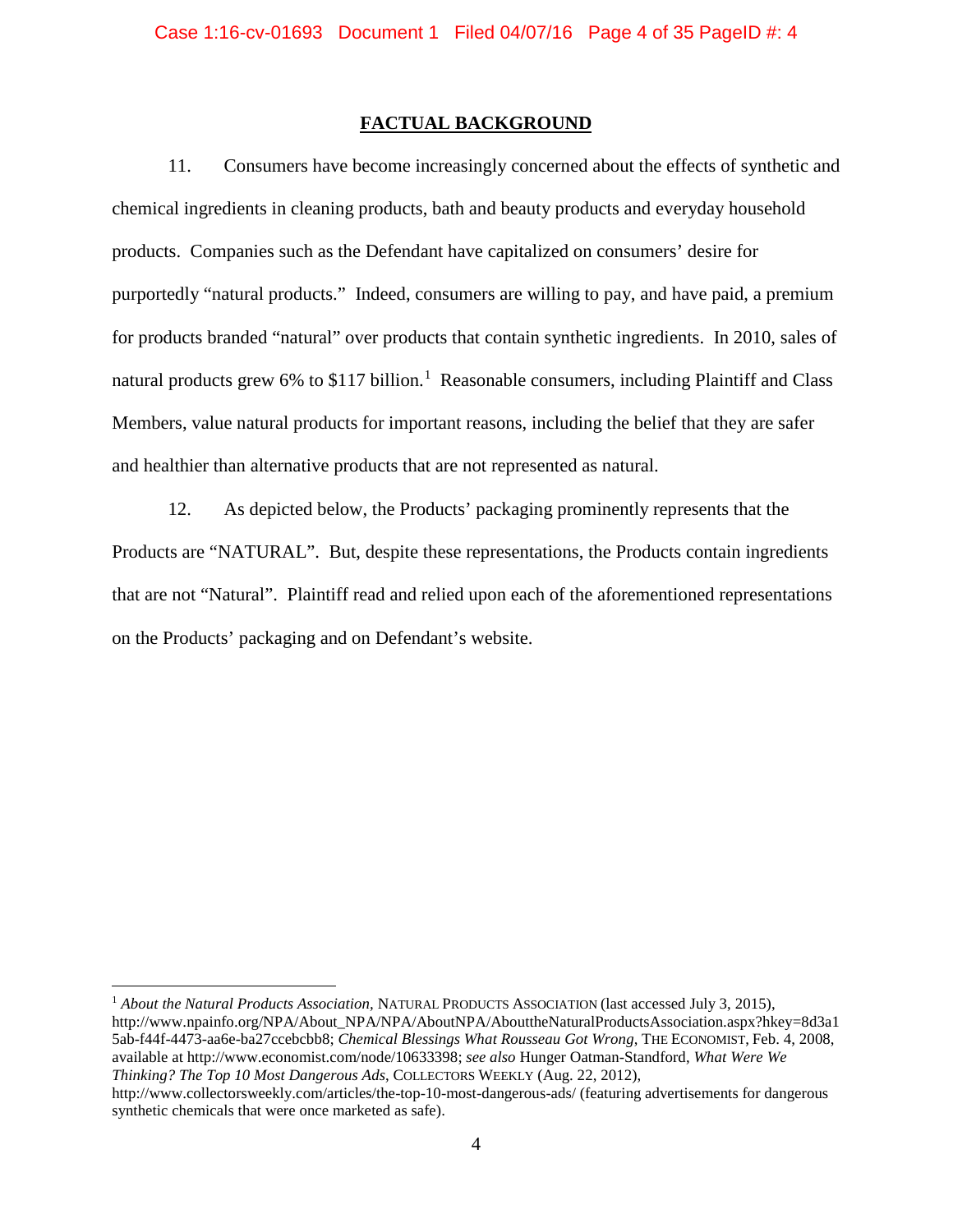| Name of<br>Product                       | <b>Synthetic Ingredients</b>                                                                                                   | <b>Photo of Product Packaging</b>                                                                                                      |
|------------------------------------------|--------------------------------------------------------------------------------------------------------------------------------|----------------------------------------------------------------------------------------------------------------------------------------|
| Cutter<br>Natural Bug<br>Control         | Potassium<br>$\bullet$<br>Sorbate                                                                                              |                                                                                                                                        |
| Cutter<br>Natural<br>Insect<br>Repellent | Geraniol<br>$\bullet$<br>Sodium Lauryl<br>$\bullet$<br>Sulfate<br>Potassium<br>$\bullet$<br>Sorbate<br>Glycerin<br>Xanthan Gum | <b>Current</b><br>Matural<br>INSECT REPELLENT<br><b>REPELS MOSQUITOD</b><br>Protection For The<br>Entire Family<br>DEET-From<br>ELAW 2 |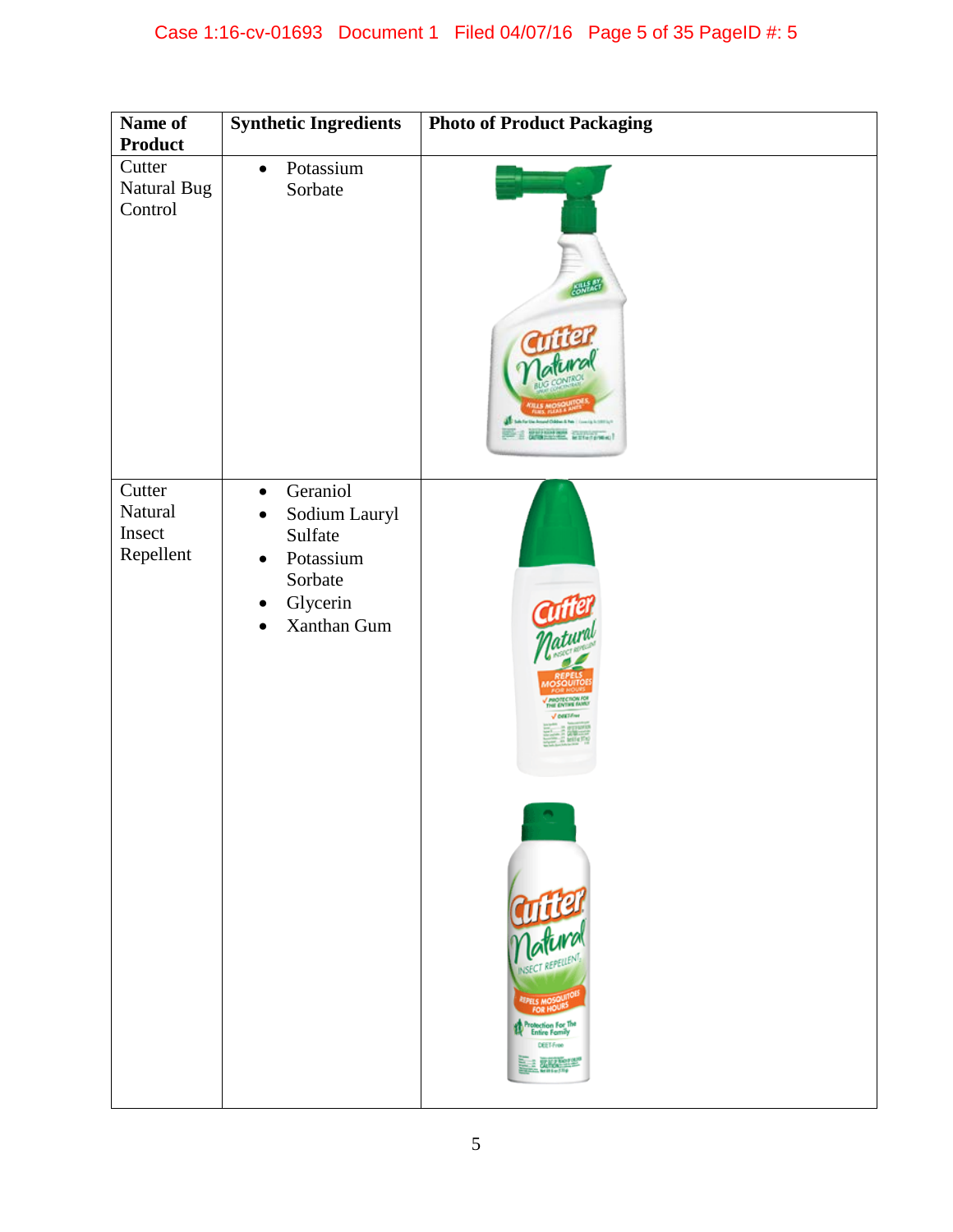

13. Defendant's representations that the Products are "Natural" is false, misleading, and deceptive because the Products contain ingredients that are, as set forth and described below, synthetic and artificial, and may be associated with the risk of developing severe health problems.

> **a. Xanthan Gum** is a polysaccharide derived from the fermentation of sugars by anthomonas campeseri bacterium and purification using isopropyl alcohol. It is listed as a synthetic ingredient by federal regulation and is typically used as a thickening or stabilizing agent in beverages and as emulsifiers in salad dressings. *See* 7 C.F.R. § 205.605(b). A 2012 article in the Journal of Pediatrics noted that the U.S. Food & Drug Administration issued warnings that products containing xanthan gum have been linked to illness and death in infants.<sup>[2](#page-5-0)</sup>

<span id="page-5-0"></span> <sup>2</sup> Jennifer Beal, MPH et al., *Late Onset Necrotizing Enterocolitis in Infants Following Use of a Xanthan Gum-Containing Thickening Agent*, 161 THE JOURNAL OF PEDIATRICS 2, 354 (2012).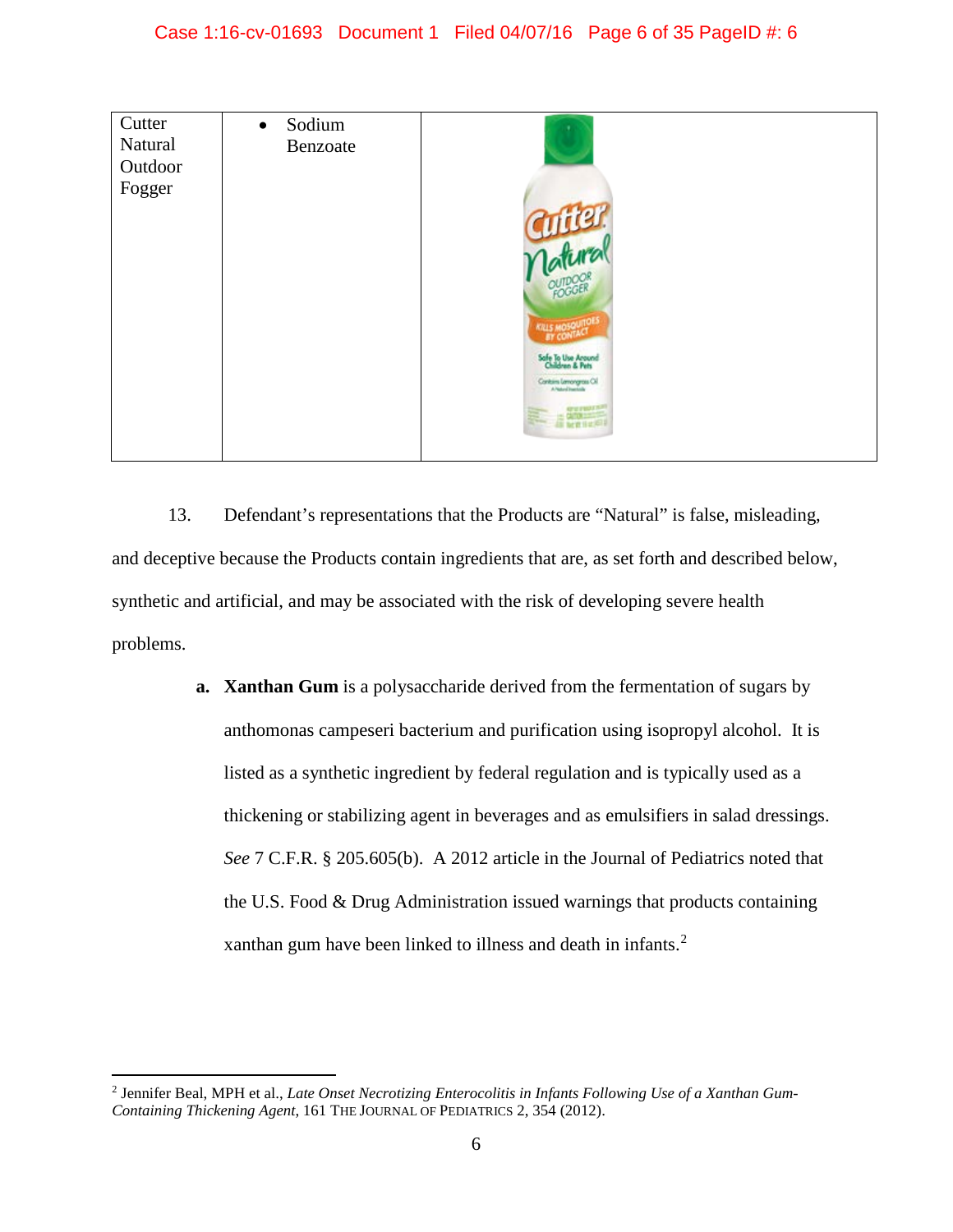- **b.** Sodium Benzoate is a chemical preservative.<sup>[3](#page-6-0)</sup> Sodium benzoate is produced by the neutralization of benzoic acid with sodium hydroxide, or by adding benzoic acid to a hot concentrated solution of sodium carbonate until effervescence ceases. The solution is then evaporated, cooled and allowed to crystalize or evaporate to dryness, and then granulated. It does not occur naturally.<sup>[4](#page-6-1)</sup> Sufficient exposure to sodium benzoate has been shown to cause DNA damage and chromosomal aberrations.<sup>[5](#page-6-2)</sup> When sodium benzoate combines with ascorbic acid benzene can form, which is a known carcinogen.
- **c. Potassium Sorbate** is a chemical preservative.[6](#page-6-3) *See* 21 C.F.R. § 582.3640. It is created by using potassium hydroxide (KOH) to neutralize sorbic acid (C6H8O2). The resulting potassium sorbate may be crystallized from aqueous ethanol. Studies have shown Potassium Sorbate to have genotoxic effects on humans and other mammals.<sup>[7](#page-6-4)</sup> It causes chromosomal aberrations in cells, which can trigger the development of cancer.<sup>[8](#page-6-5)</sup>
- **d. Sodium Lauryl Sulfate** is a chemical and food additive as stated in C.F.R.

172.822. It is an active ingredient prepared by sulfation of lauryl alcohol,

followed by neutralization with sodium carbonate.<sup>[9](#page-6-6)</sup>

**e. Geraniol** is a synthetic flavoring substance and adjuvant. *See* 21 C.F.R. 182.60.

<span id="page-6-0"></span> <sup>3</sup> http://www.ewg.org/skindeep/ingredient/705989/SODIUM\_BENZOATE/.

<span id="page-6-1"></span><sup>4</sup> 21 C.F.R. § 184.1733.

<span id="page-6-2"></span><sup>5</sup> N. Zengin et al., *The Evaluation of the Genotoxicity of Two Food Preservatives: Sodium Benzoate and Potassium Benzoate*, FOOD AND CHEMICAL TOXICOLOGY 763, 764-68 (2011).

<span id="page-6-3"></span> $6$  http://www.fda.gov/ICECI/EnforcementActions/WarningLetters/2011/ucm274535.htm.

<span id="page-6-4"></span><sup>7</sup> Sevcan Mamur et al., *Does Potassium Sorbate Induce Genotoxic or Mutagenic Effects in Lymphocytes?*,

TOXICOLOGY IN VITRO 790, 793 (2010).

<span id="page-6-5"></span> $8$  *Id.* 

<span id="page-6-6"></span><sup>9</sup> http://www3.epa.gov/pesticides/chem\_search/reg\_actions/reregistration/red\_G-52\_1-Sep-93.pdf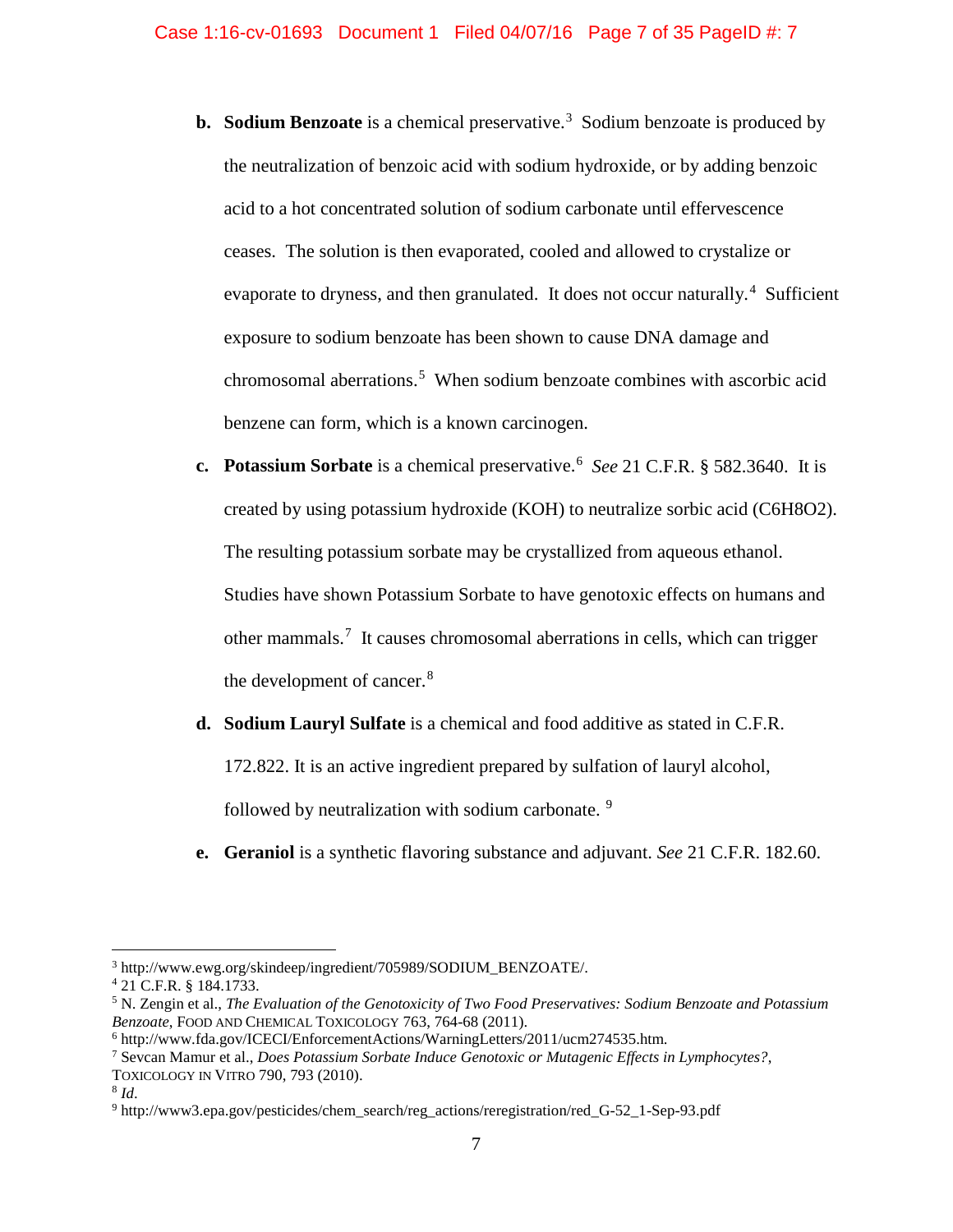**f. Glycerin** is a factory-produced texturizer that is created by complex processing. It is recognized by federal regulations as synthetic. *See* 7 C.F.R. § 205.605(b). It is commonly used as a filler and thickening agent. It requires multiple processing steps in an industrial environment to create Glycerin. Therefore, it cannot be described as "natural." A technical evaluation report compiled by the USDA AMS Agricultural Analytics Division for the USDA National Organic Program explains that Glycerin is "produced by a hydrolysis of fats and oils" and is listed in the USDA Organic Program's National List as a "synthetic nonagricultural (nonorganic) substance." The same report lists several methods of producing Glycerin, each of which involve numerous steps that include the use of high temperatures and pressure and purification to get an end product.

| Table 2 Processes for producing glycerin by hydrolysis of fats and oils |                                                                         |  |  |  |  |
|-------------------------------------------------------------------------|-------------------------------------------------------------------------|--|--|--|--|
|                                                                         | Oil or fat is subjected in an autoclave to the conjoint action of heat  |  |  |  |  |
| Lemmens Fryer's Process                                                 | and pressure (about 100 PSI) in the presence of an emulsifying and      |  |  |  |  |
|                                                                         | accelerating agent, e.g. zinc oxide or hydroxide (sodium hydroxide      |  |  |  |  |
|                                                                         | can be substituted) for about eight hours. The strong solution of       |  |  |  |  |
|                                                                         | glycerin formed is withdrawn and replaced by a quantity of hot,         |  |  |  |  |
|                                                                         | clean and preferably distilled water equal to about one third to one    |  |  |  |  |
|                                                                         | fourth of the weight of the original charge of oil or fat and           |  |  |  |  |
|                                                                         | treatment continued for an additional four hours. The dilute            |  |  |  |  |
|                                                                         | glycerin obtained from the latter part of the process is drawn off      |  |  |  |  |
|                                                                         | and used for the initial treatment of the further charge of oil or fat. |  |  |  |  |
| <b>Budde and Robertson's Process</b>                                    | The oils or fats are heated and mechanically agitated with water        |  |  |  |  |
|                                                                         | and sulphuric acid gas, under pressure in a closed vessel or            |  |  |  |  |
|                                                                         | autoclave. The advantage claimed for the process are that the           |  |  |  |  |
|                                                                         | contents of the vessel are free from foreign matter introduced by       |  |  |  |  |
|                                                                         | reagents and need no purification; that the liberated glycerin is in    |  |  |  |  |
|                                                                         | the form of a pure and concentrated solution; that no permanent         |  |  |  |  |
|                                                                         | emulsion is formed and that the fatty acids are not discolored.         |  |  |  |  |
| Ittner's Process                                                        | Coconut oil is kept in an autoclave in the presence of water at 70      |  |  |  |  |
|                                                                         | atmospheres pressure and 225-245°C temperature and split into           |  |  |  |  |
|                                                                         | fatty acids and glycerin, both being soluble under these conditions     |  |  |  |  |
|                                                                         | in water. The glycerin solution separates in the bottom of the          |  |  |  |  |
|                                                                         | autoclave. The aqueous solution contains at the end of the splitting    |  |  |  |  |
|                                                                         | process more than 30 percent glycerin.                                  |  |  |  |  |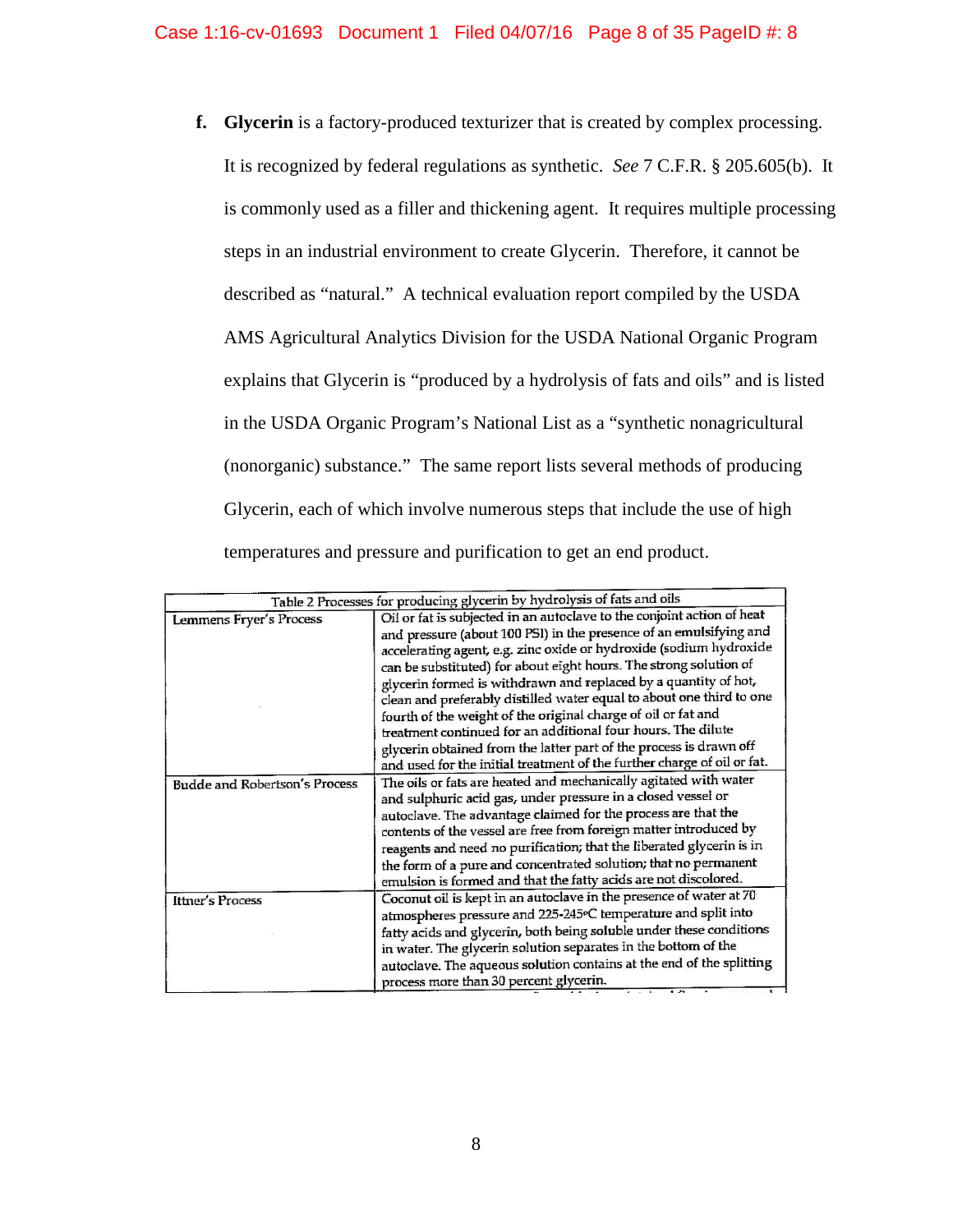## Case 1:16-cv-01693 Document 1 Filed 04/07/16 Page 9 of 35 PageID #: 9

| <b>Continuous High Pressure</b> | In this process a constant flow of fat is maintained flowing upward   |
|---------------------------------|-----------------------------------------------------------------------|
|                                 | through an autoclave column tower against a downward counter-         |
| Hydrolysis                      | flow of water at a pressure of 600 PSI maintained at temperature of   |
|                                 |                                                                       |
|                                 | 480-495°F. Under these conditions, the fat is almost completely       |
|                                 | miscible in water and the hydrolysis take place in a very short time. |
|                                 | The liberated fatty acids, washed free of glycerin by the downward    |
|                                 | percolating water, leave the top of the column and pass through a     |
|                                 | flash tank while the liberated glycerin dissolves in the downward     |
|                                 | flow of water and is discharged from the bottom of the tower into     |
|                                 | the sweet-water storage tank.                                         |

14. Given the presence of these synthetic and artificial ingredients in the Products, Defendant's representations that the Products are "Natural" is deceptive and misleading.

15. Congress has defined "synthetic" to mean a substance that is formulated or manufactured by a chemical process or by a process that chemically changes a substance extracted from naturally occurring plants, animals, or mineral sources, expect that such term shall not apply to substances created by naturally occurring biological processes. 7 U.S.C. § 6502  $(2.1).$ 

16. Surveys and other market research, including expert testimony Plaintiff intends to introduce, will demonstrate that the term "natural" is misleading to a reasonable consumer because the reasonable consumer believes that the term "natural," when used to describe a good such as the Products, means that it is free of synthetic ingredients.

17. Additionally, Webster's New World Dictionary defines natural as "produced or existing in nature, not artificial or manufactured."<sup>[10](#page-8-0)</sup>

18. Consumers lack the meaningful ability to test or independently ascertain or verify whether a product is natural, especially at the point of sale. Consumers would not know the true nature of the ingredients merely by reading the ingredients label.

<span id="page-8-0"></span> <sup>10</sup> http://www.yourdictionary.com/natural#websters (last visited Oct. 11, 2015).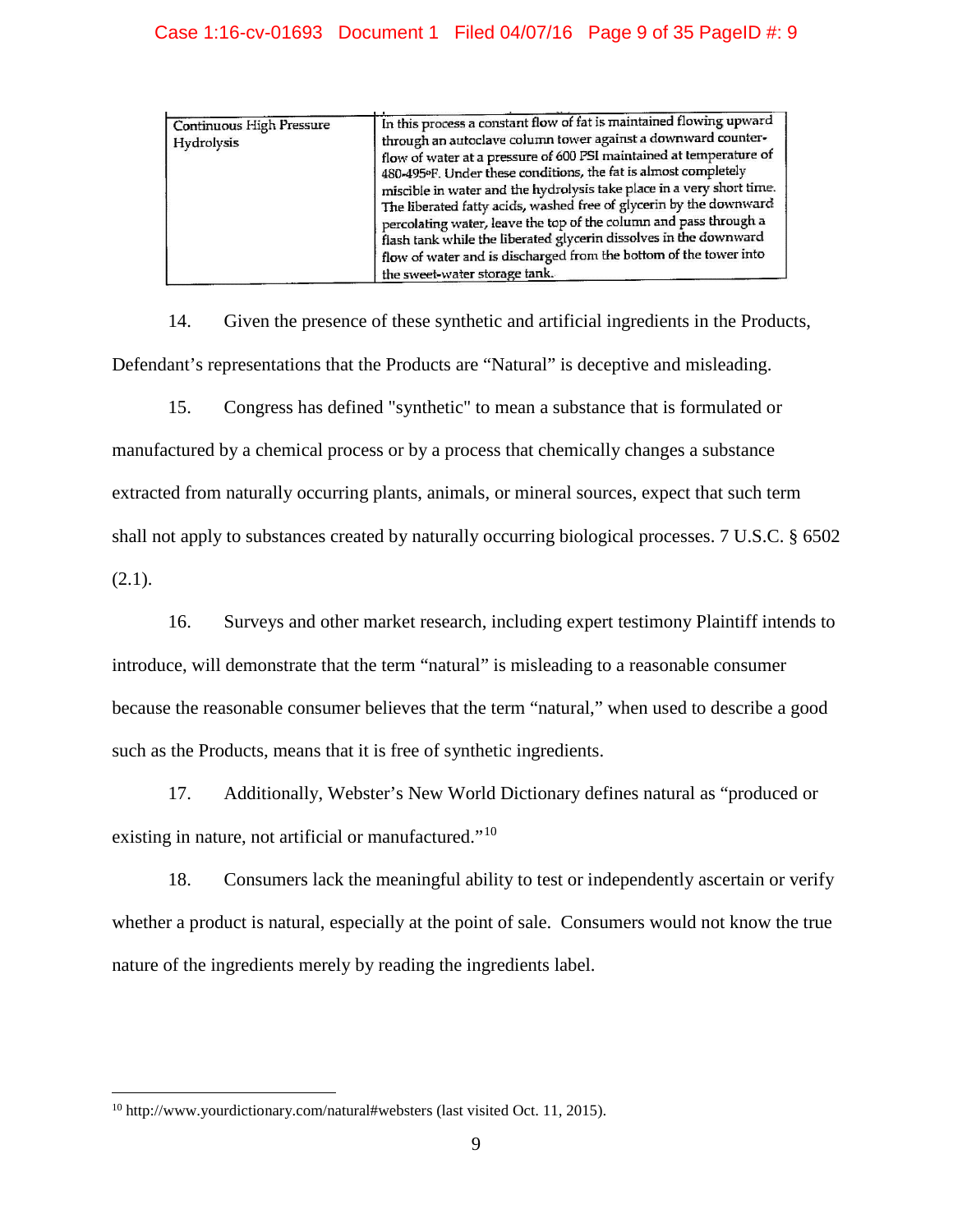### Case 1:16-cv-01693 Document 1 Filed 04/07/16 Page 10 of 35 PageID #: 10

19. Discovering that the ingredients are not natural and are actually synthetic requires a scientific investigation and knowledge of chemistry beyond that of the average consumer. That is why, even though Geraniol, Sodium Lauryl Sulfate, Potassium Sorbate, Xanthan Gum, Sodium Benzoate, and Glycerin are identified on the back of the Products' packaging in the ingredients listed, the reasonable consumer would not understand – nor is he expected to understand - that these ingredients are synthetic.

20. Moreover, the reasonable consumer is not expected or required to scour the ingredients list on the back of the Products in order to confirm or debunk Defendant's prominent front-of-the-Products claims, representations, and warranties that the Products are "Natural".

21. Defendant did not disclose that Geraniol, Sodium Lauryl Sulfate, Potassium Sorbate, Xanthan Gum, Sodium Benzoate, and Glycerin are synthetic ingredients. A reasonable consumer understands Defendant's natural claims to mean that the Products are natural and do not contain synthetic ingredients.

22. Defendant's representations that the Products are natural induced consumers, including Plaintiff and Class Members, to pay a premium to purchase the Products. Plaintiff and Class Members relied on Defendant's false and misleading misrepresentations in purchasing the Products at a premium price above comparable alternatives that are not represented to be "Natural." If not for Defendant's misrepresentations, Plaintiff and Class Members would not have been willing to purchase the Products at a premium price. Accordingly, they have suffered an injury as a result of Defendant's misrepresentations.

## **CLASS ALLEGATIONS**

23. Plaintiff brings this matter on behalf of himself and those similarly situated. As detailed at length in this Complaint, Defendant orchestrated deceptive marketing and labeling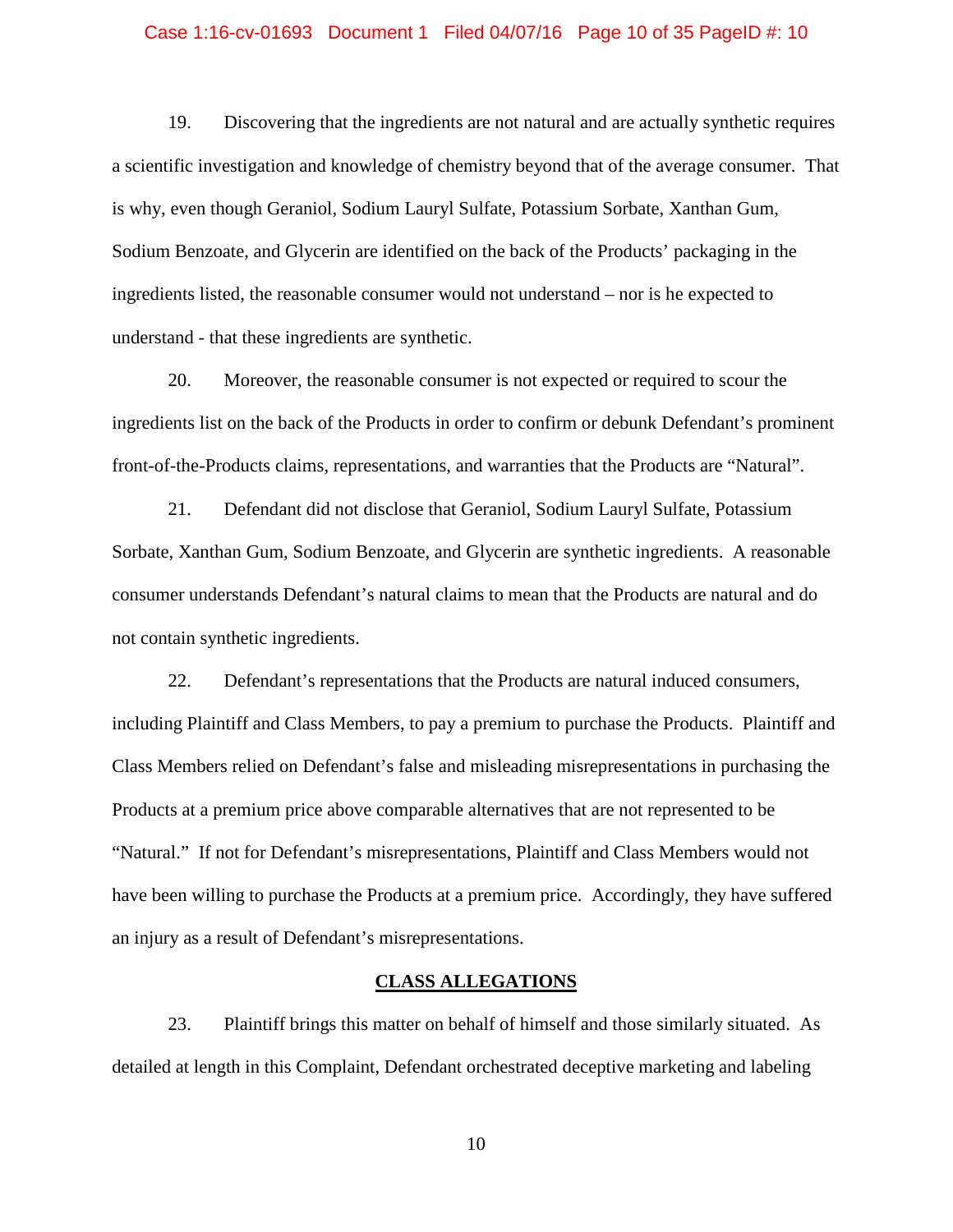### Case 1:16-cv-01693 Document 1 Filed 04/07/16 Page 11 of 35 PageID #: 11

practices. Defendant's customers were uniformly impacted by and exposed to this misconduct. Accordingly, this Complaint is uniquely situated for class-wide resolution, including injunctive relief.

24. The Class is defined as all consumers who purchased the Products anywhere in the United States during the Class Period (the "Class").

25. Plaintiff also seeks certification, to the extent necessary or appropriate, of a subclass of individuals who purchased the Products in the State of New York at any time during the Class Period (the "New York Subclass").

26. The Class and New York Subclass shall be referred to collectively throughout the Complaint as the Class.

27. The Class is properly brought and should be maintained as a class action under Rule 23(a), satisfying the class action prerequisites of numerosity, commonality, typicality, and adequacy because:

28. Numerosity: Class Members are so numerous that joinder of all members is impracticable. Plaintiff believes that there are thousands of consumers who are Class Members described above who have been damaged by Defendant's deceptive and misleading practices.

29. Commonality: The questions of law and fact common to the Class Members which predominate over any questions which may affect individual Class Members include, but are not limited to:

> a. Whether Defendant is responsible for the conduct alleged herein which was uniformly directed at all consumers who purchased the Products;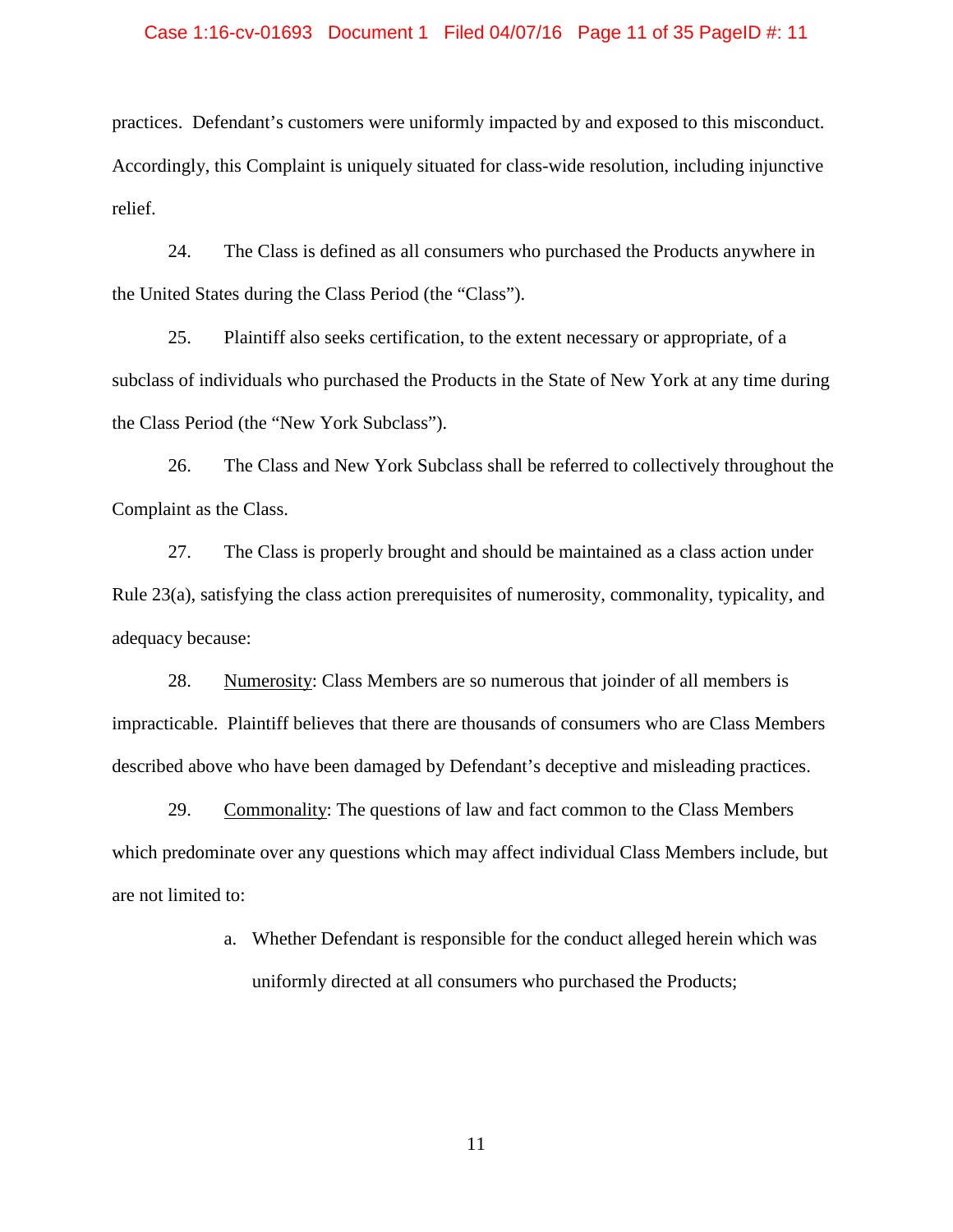- b. Whether Defendant's misconduct set forth in this Complaint demonstrates that Defendant has engaged in unfair, fraudulent, or unlawful business practices with respect to the advertising, marketing, and sale of its Products;
- c. Whether Defendant made false and/or misleading statements to the Class and the public concerning the content and safety of its Products;
- d. Whether Defendant's false and misleading statements concerning its Products were likely to deceive the public;
- e. Whether Plaintiff and the Class are entitled to injunctive relief;
- f. Whether Plaintiff and the Class are entitled to money damages under the same causes of action as the other Class Members.

30. Typicality: Plaintiff is a member of the Class. Plaintiff's claims are typical of the claims of each Class Member in that every member of the Class was susceptible to the same deceptive, misleading conduct and purchased the Defendant's Products. Plaintiff is entitled to relief under the same causes of action as the other Class Members.

31. Adequacy: Plaintiff is an adequate Class representative because his interests do not conflict with the interests of the Class Members he seeks to represent; his consumer fraud claims are common to all members of the Class and he has a strong interest in vindicating his rights; he has retained counsel competent and experienced in complex class action litigation and they intend to vigorously prosecute this action. Plaintiff has no interests which conflict with those of the Class. The Class Members' interests will be fairly and adequately protected by Plaintiff and his counsel. Defendant has acted in a manner generally applicable to the Class, making relief appropriate with respect to Plaintiff and the Class Members. The prosecution of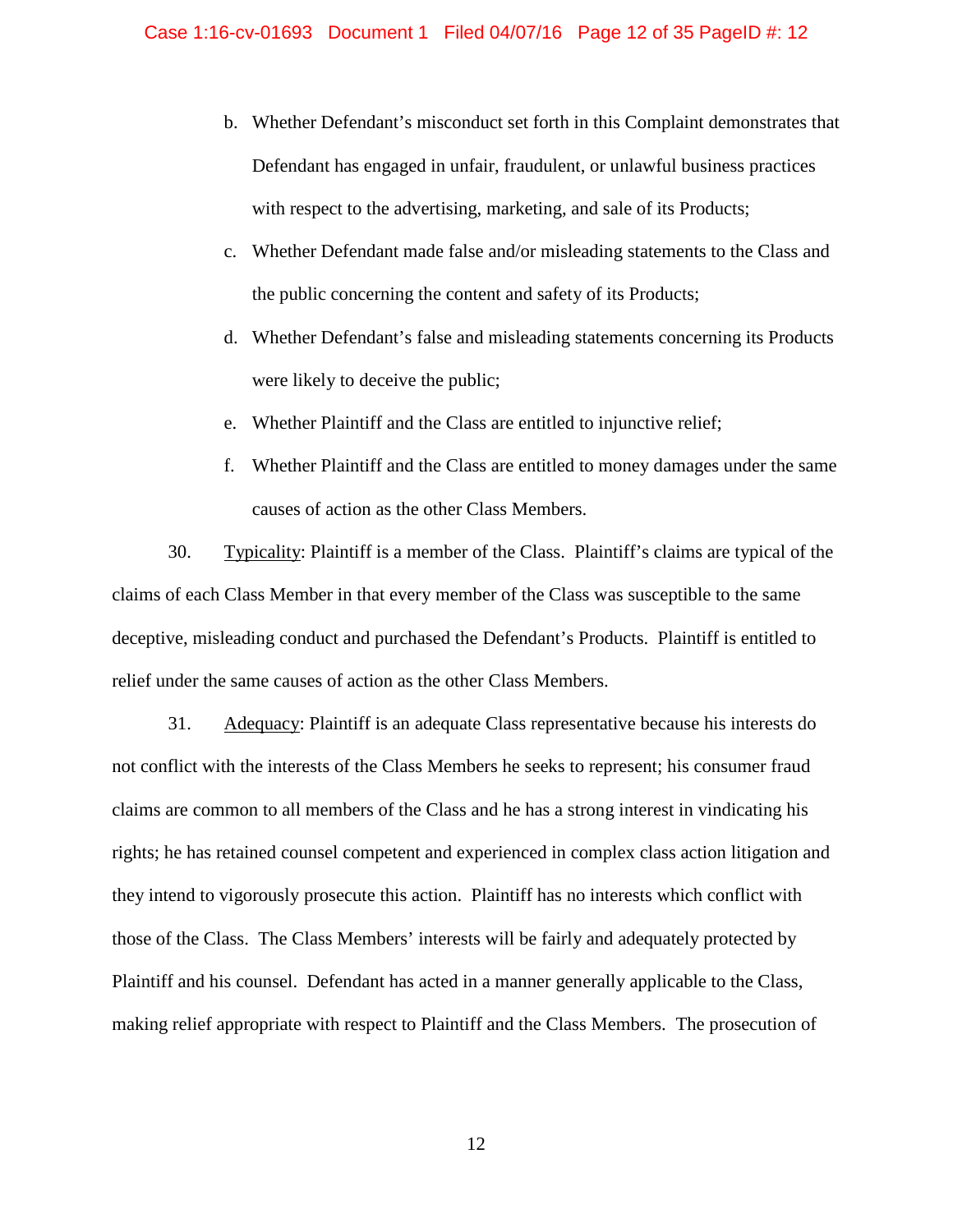### Case 1:16-cv-01693 Document 1 Filed 04/07/16 Page 13 of 35 PageID #: 13

separate actions by individual Class Members would create a risk of inconsistent and varying adjudications.

32. The Class is properly brought and should be maintained as a class action under Rule 23(b) because a class action is superior to traditional litigation of this controversy. Pursuant to Rule 23(b)(3), common issues of law and fact predominate over any other questions affecting only individual members of the Class. The Class issues fully predominate over any individual issue because no inquiry into individual conduct is necessary; all that is required is a narrow focus on Defendant's deceptive and misleading marketing and labeling practices. In addition, this Class is superior to other methods for fair and efficient adjudication of this controversy because, *inter alia*:

33. Superiority: A class action is superior to the other available methods for the fair and efficient adjudication of this controversy because:

- a. The joinder of thousands of individual Class Members is impracticable, cumbersome, unduly burdensome, and a waste of judicial and/or litigation resources;
- b. The individual claims of the Class Members may be relatively modest compared with the expense of litigating the claim, thereby making it impracticable, unduly burdensome, and expensive—if not totally impossible—to justify individual actions;
- c. When Defendant's liability has been adjudicated, all Class Members' claims can be determined by the Court and administered efficiently in a manner far less burdensome and expensive than if it were attempted through filing, discovery, and trial of all individual cases;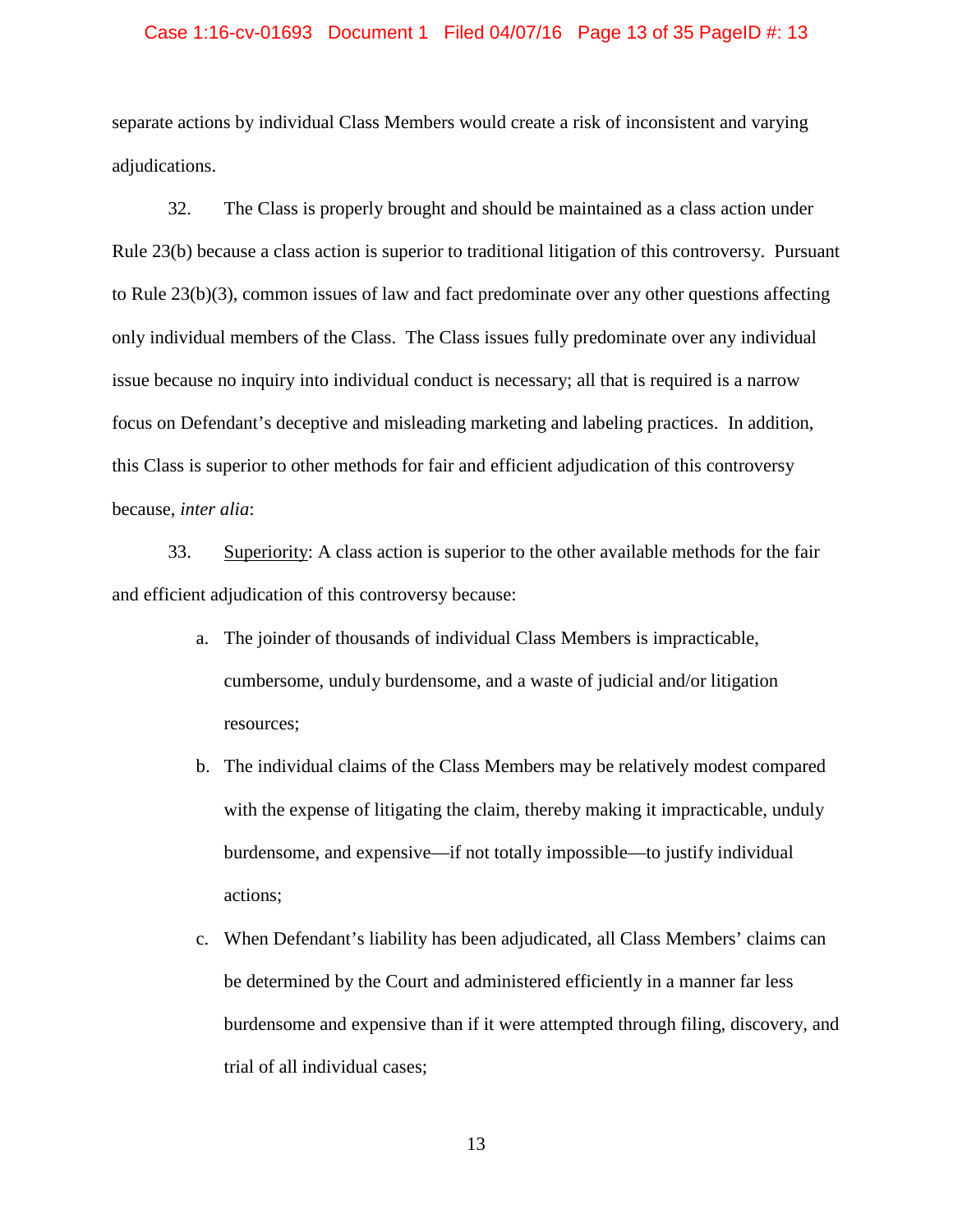- d. This class action will promote orderly, efficient, expeditious, and appropriate adjudication and administration of Class claims;
- e. Plaintiff knows of no difficulty to be encountered in the management of this action that would preclude its maintenance as a class action;
- f. This class action will assure uniformity of decisions among Class Members;
- g. The Class is readily definable and prosecution of this action as a class action will eliminate the possibility of repetitious litigation;
- h. Class Members' interests in individually controlling the prosecution of separate actions is outweighed by their interest in efficient resolution by single class action; and
- i. It would be desirable to concentrate in this single venue the litigation of all plaintiffs who were induced by Defendant's uniform false advertising to purchase its products as being "Natural".

34. Accordingly, this Class is properly brought and should be maintained as a class action under Rule 23(b)(3) because questions of law or fact common to Class Members predominate over any questions affecting only individual members, and because a class action is superior to other available methods for fairly and efficiently adjudicating this controversy.

## **INJUNCTIVE CLASS RELIEF**

35. Rules 23(b)(1) and (2) contemplate a class action for purposes of seeking classwide injunctive relief. Here, Defendant has engaged in conduct resulting in misleading consumers about ingredients in its Products. Since Defendant's conduct has been uniformly directed at all consumers in the United States, and the conduct continues presently, injunctive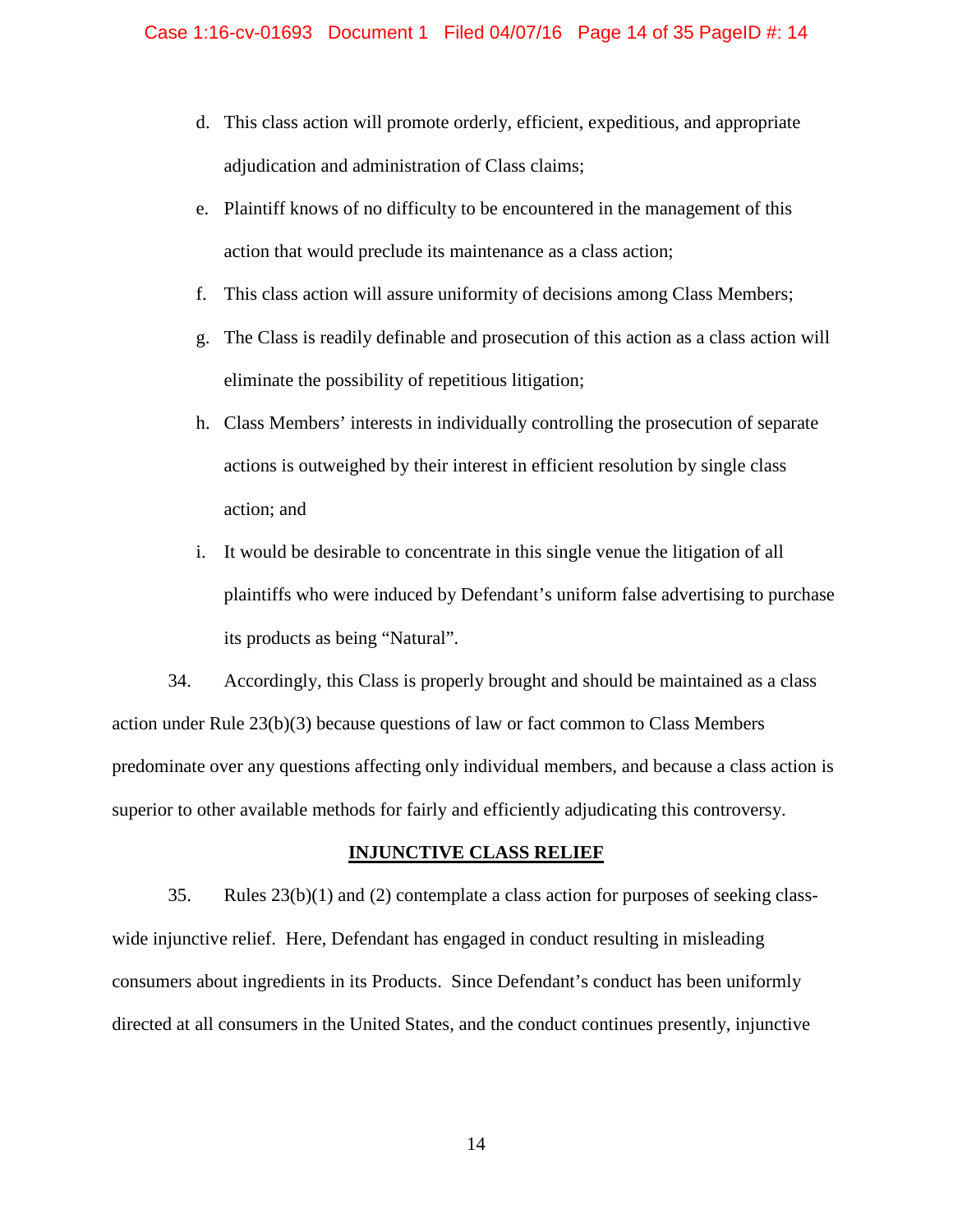### Case 1:16-cv-01693 Document 1 Filed 04/07/16 Page 15 of 35 PageID #: 15

relief on a class-wide basis is a viable and suitable solution to remedy Defendant's continuing misconduct.

36. The injunctive Class is properly brought and should be maintained as a class action under Rule 23(a), satisfying the class action prerequisites of numerosity, commonality, typicality, and adequacy because:

- a. Numerosity: Individual joinder of the injunctive Class Members would be wholly impracticable. Defendant's Products have been purchased by thousands of people throughout the United States;
- b. Commonality: Questions of law and fact are common to members of the Class. Defendant's misconduct was uniformly directed at all consumers. Thus, all members of the Class have a common cause against Defendant to stop its misleading conduct through an injunction. Since the issues presented by this injunctive Class deal exclusively with Defendant's misconduct, resolution of these questions would necessarily be common to the entire Class. Moreover, there are common questions of law and fact inherent in the resolution of the proposed injunctive class, including, *inter alia*:
	- i. Resolution of the issues presented in the  $23(b)(3)$  class;
	- ii. Whether members of the Class will continue to suffer harm by virtue of Defendant's deceptive product marketing and labeling; and
	- iii. Whether, on equitable grounds, Defendant should be prevented from continuing to deceptively mislabel its Products as being "Natural."
- c. Typicality: Plaintiff's claims are typical of the claims of the injunctive Class because his claims arise from the same course of conduct (i.e. Defendant's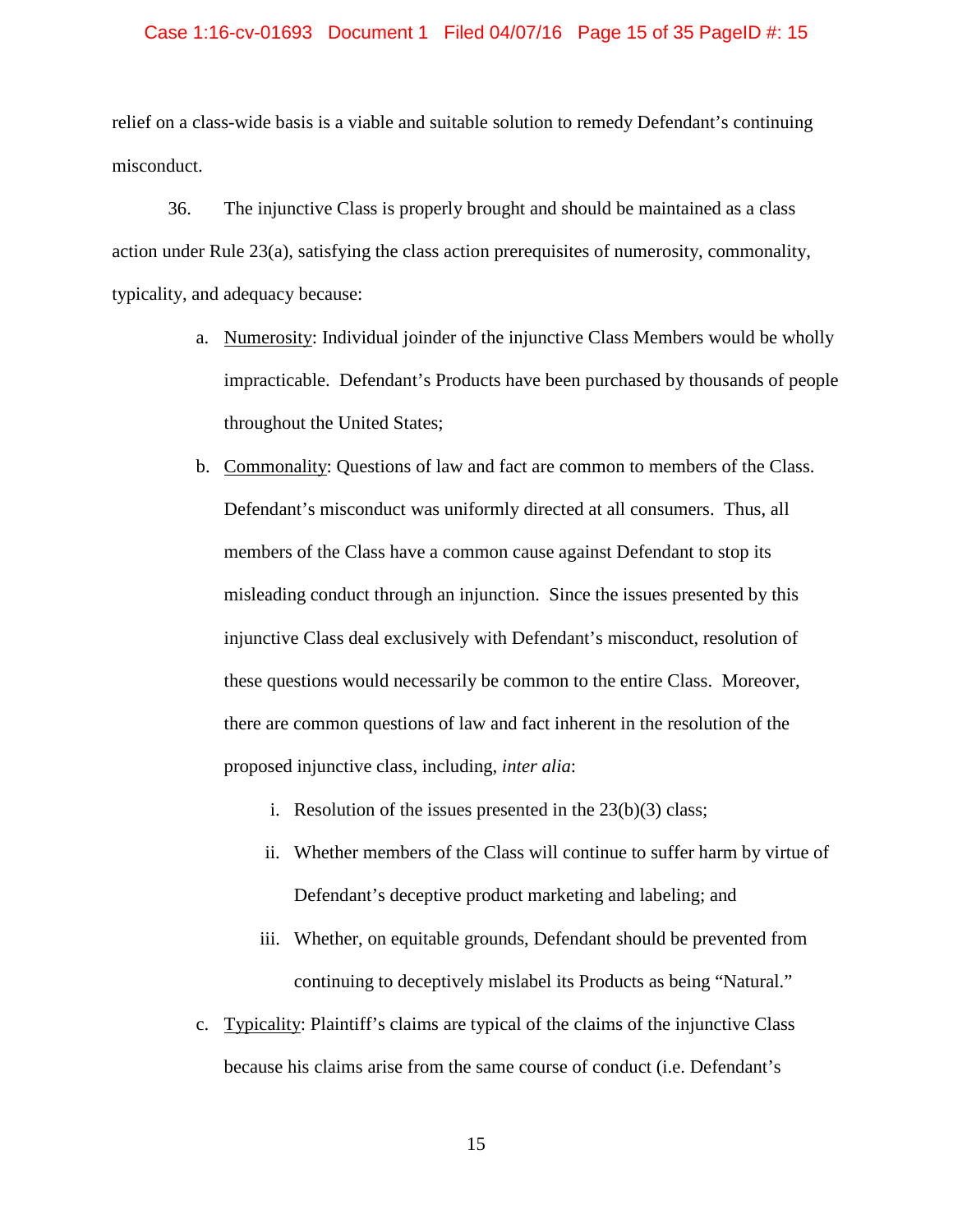deceptive and misleading marketing, labeling, and advertising practices). Plaintiff is a typical representative of the Class because, like all members of the injunctive Class, he purchased Defendant's Products which was sold unfairly and deceptively to consumers throughout the United States.

d. Adequacy: Plaintiff will fairly and adequately represent and protect the interests of the injunctive Class. His consumer protection claims are common to all members of the injunctive Class and he has a strong interest in vindicating his rights. In addition, Plaintiff and the Class are represented by counsel who is competent and experienced in both consumer protection and class action litigation.

37. The injunctive Class is properly brought and should be maintained as a class action under Rule 23(b)(2) because Plaintiff seeks injunctive relief on behalf of the Class Members on grounds generally applicable to the entire injunctive Class. Certification under Rule 23(b)(2) is appropriate because Defendant has acted or refused to act in a manner that applies generally to the injunctive Class (i.e. Defendant has marketed its Products using the same misleading and deceptive labeling to all of the Class Members). Any final injunctive relief or declaratory relief would benefit the entire injunctive Class as Defendant would be prevented from continuing its misleading and deceptive marketing practices and would be required to honestly disclose to consumers the nature of the contents of its Products. Plaintiff would purchase the Products again if the ingredients were changed so that they were indeed "Natural" as represented by Defendant.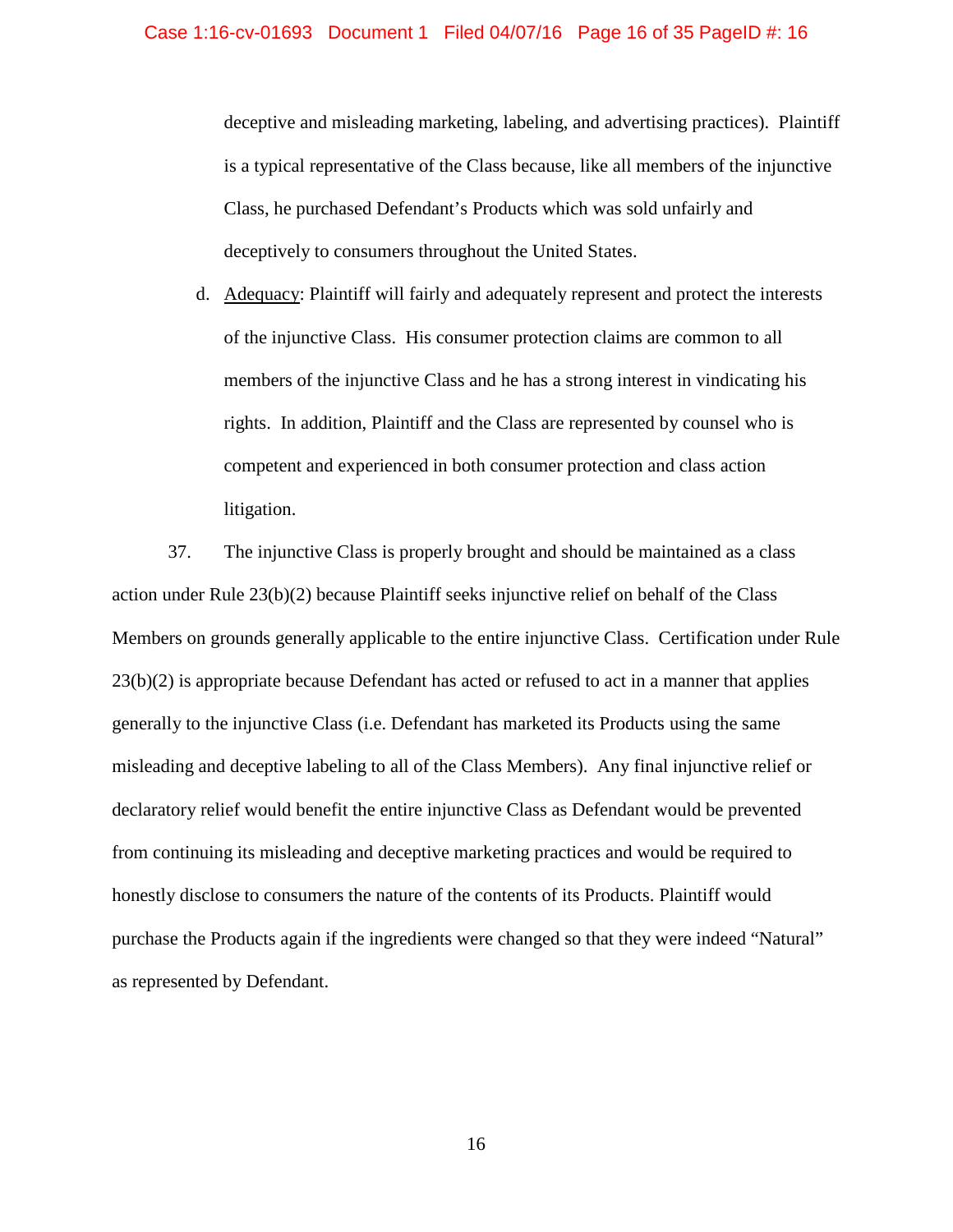## **FIRST CAUSE OF ACTION VIOLATION OF NEW YORK GBI (On Behalf of Plaintiff and New York Subclass Members)**

38. Plaintiff repeats and realleges each and every allegation contained in all the foregoing paragraphs as if fully set forth herein.

39. New York General Business Law Section 349 ("GBL § 349") declares unlawful "[d]eceptive acts or practices in the conduct of any business, trade, or commerce or in the furnishing of any service in this state . . ."

40. The conduct of Defendant alleged herein constitutes recurring, "unlawful" deceptive acts and practices in violation of GBL § 349, and as such, Plaintiff and New York Subclass Members seek monetary damages and the entry of preliminary and permanent injunctive relief against Defendant, enjoining it from inaccurately describing, labeling, marketing, and promoting the Products.

41. There is no adequate remedy at law.

42. Defendant misleadingly, inaccurately, and deceptively presents its Products to consumers.

43. Defendant's improper consumer-oriented conduct—including labeling and advertising the Products as being "Natural" —is misleading in a material way in that it, *inter alia*, induced Plaintiff and New York Subclass Members to purchase and pay a premium for Defendant's Products and to use the Products when they otherwise would not have. Defendant made its untrue and/or misleading statements and representations willfully, wantonly, and with reckless disregard for the truth.

44. Plaintiff and New York Subclass Members have been injured inasmuch as they paid a premium for products that were—contrary to Defendant's representations—not "Natural".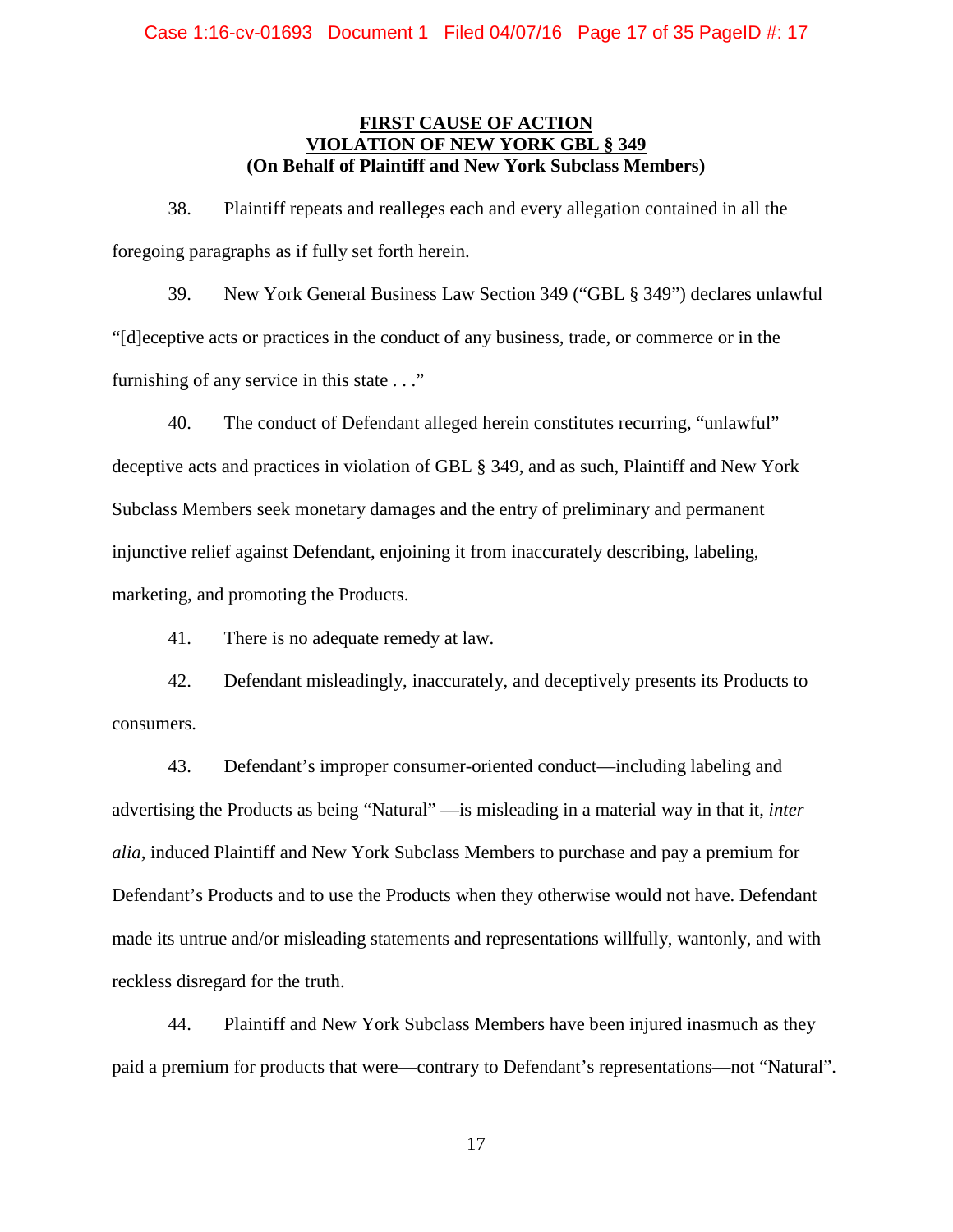### Case 1:16-cv-01693 Document 1 Filed 04/07/16 Page 18 of 35 PageID #: 18

Accordingly, Plaintiff and New York Subclass Members received less than what they bargained and/or paid for.

45. Defendant's advertising and Products' packaging and labeling induced the Plaintiff and New York Subclass Members to buy Defendant's Products and to pay a premium price for them.

46. Defendant's deceptive and misleading practices constitute a deceptive act and practice in the conduct of business in violation of New York General Business Law §349(a) and Plaintiff and the Class have been damaged thereby.

47. As a result of Defendant's recurring, "unlawful" deceptive acts and practices, Plaintiff and New York Subclass Members are entitled to monetary, compensatory, treble and punitive damages, injunctive relief, restitution and disgorgement of all moneys obtained by means of Defendant's unlawful conduct, interest, and attorneys' fees and costs.

## **SECOND CAUSE OF ACTION VIOLATION OF NEW YORK GBL § 350 (On Behalf of Plaintiff and New York Subclass Members)**

48. Plaintiff repeats and realleges each and every allegation contained in all the foregoing paragraphs as if fully set forth herein.

49. N.Y. Gen. Bus. Law § 350 provides, in part, as follows:

False advertising in the conduct of any business, trade or commerce or in the furnishing of any service in this state is hereby declared unlawful.

50. N.Y. Gen. Bus. Law § 350a(1) provides, in part, as follows:

The term 'false advertising, including labeling, of a commodity, or of the kind, character, terms or conditions of any employment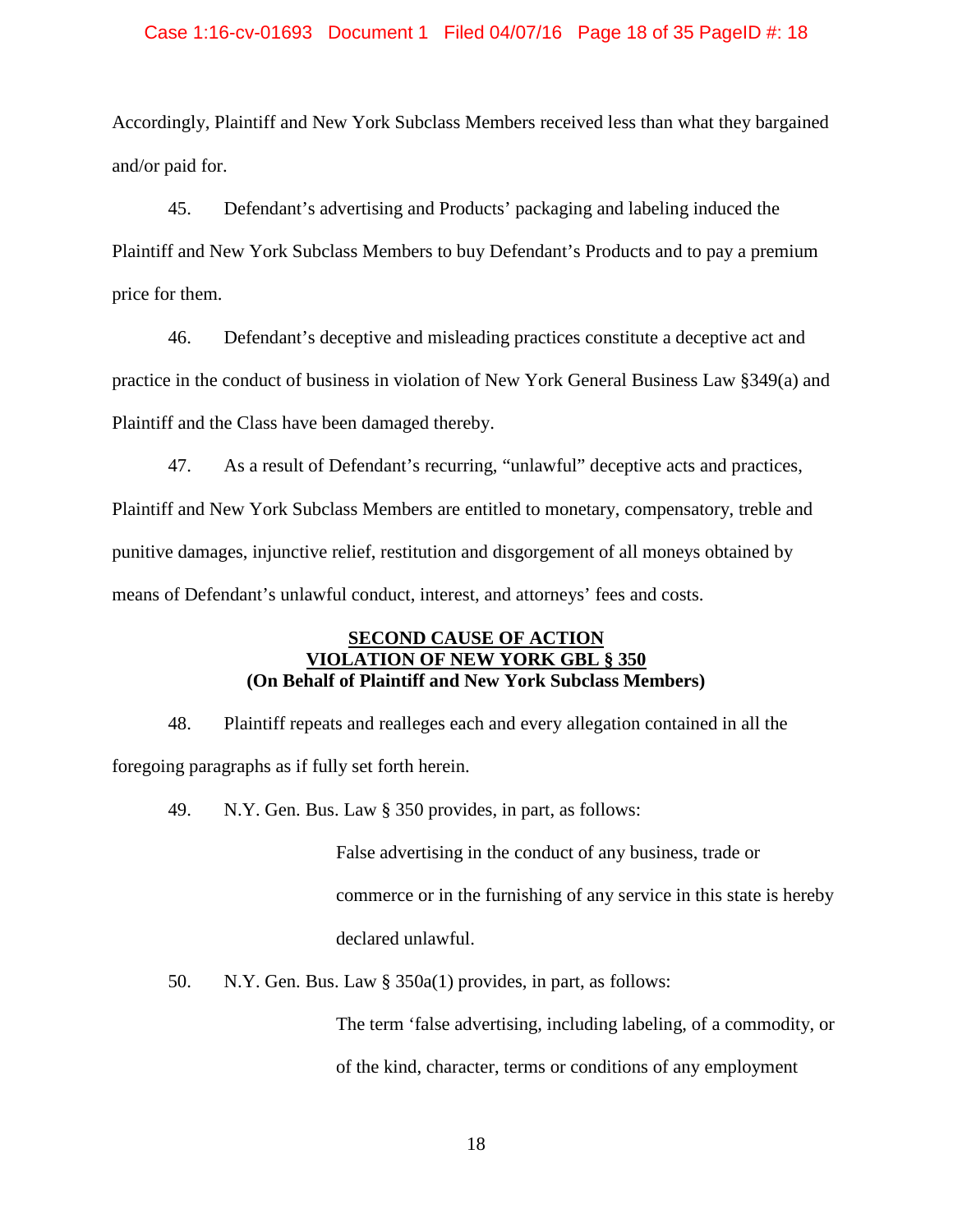## Case 1:16-cv-01693 Document 1 Filed 04/07/16 Page 19 of 35 PageID #: 19

opportunity if such advertising is misleading in a material respect. In determining whether any advertising is misleading, there shall be taken into account (among other things) not only representations made by statement, word, design, device, sound or any combination thereof, but also the extent to which the advertising fails to reveal facts material in the light of such representations with respect to the commodity or employment to which the advertising relates under the conditions proscribed in said advertisement, or under such conditions as are customary or usual . . .

51. Defendant's labeling and advertisements contain untrue and materially misleading statements concerning Defendant's Products inasmuch as they misrepresent that the Products are "Natural."

52. Plaintiff and New York Subclass Members have been injured inasmuch as they relied upon the labeling, packaging and advertising and paid a premium for the Products which were—contrary to Defendant's representations—not "Natural". Accordingly, Plaintiff and New York Subclass Members received less than what they bargained and/or paid for.

53. Defendant's advertising, packaging and products' labeling induced the Plaintiff and New York Subclass Members to buy Defendant's Products.

54. Defendant made its untrue and/or misleading statements and representations willfully, wantonly, and with reckless disregard for the truth.

55. Defendant's conduct constitutes multiple, separate violations of N.Y. Gen. Bus. Law § 350.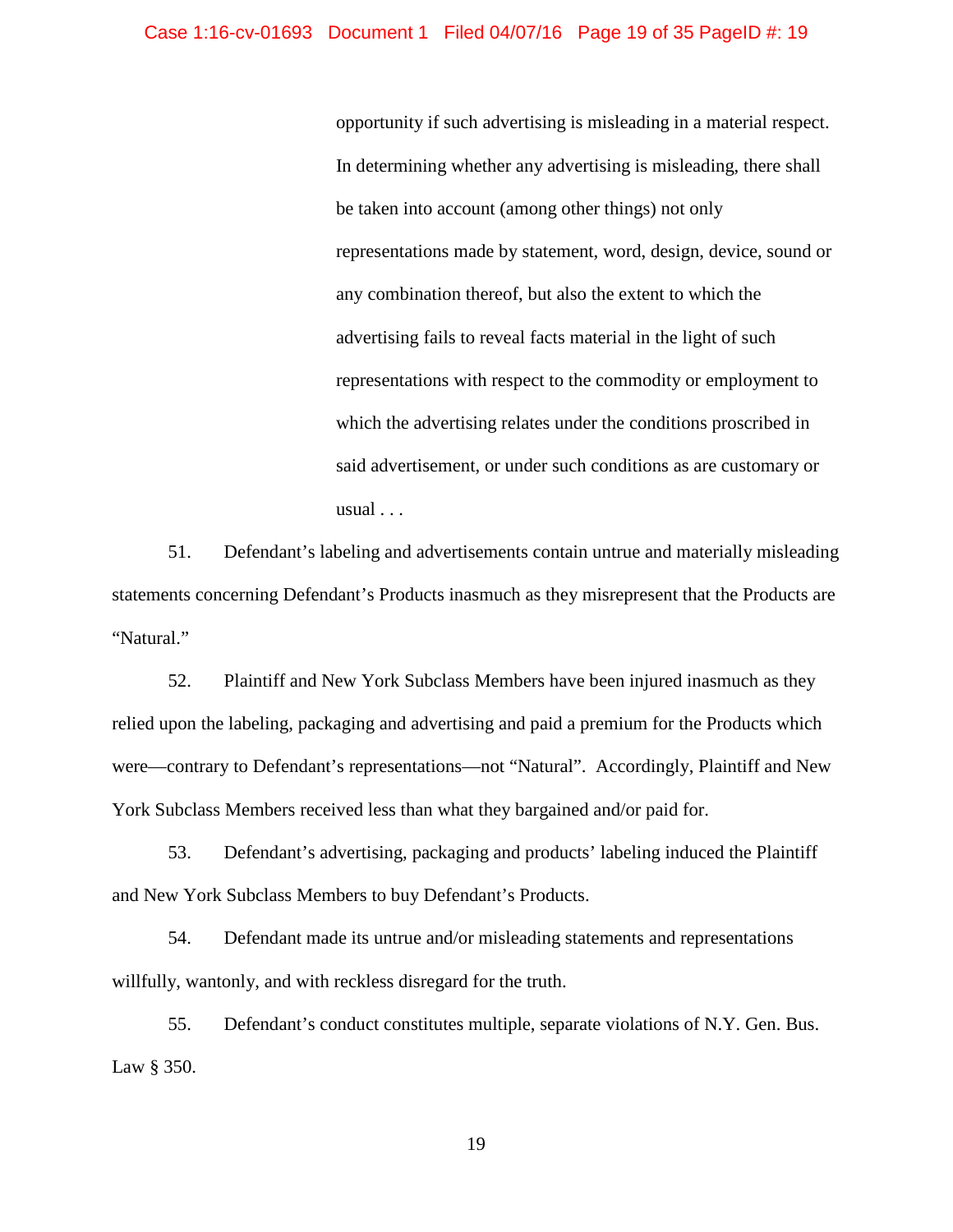### Case 1:16-cv-01693 Document 1 Filed 04/07/16 Page 20 of 35 PageID #: 20

56. Defendant made the material misrepresentations described in this Complaint in Defendant's advertising, and on the Products' packaging and labeling.

57. Defendant's material misrepresentations were substantially uniform in content, presentation, and impact upon consumers at large. Moreover, all consumers purchasing the Products were and continue to be exposed to Defendant's material misrepresentations.

58. As a result of Defendant's recurring, "unlawful" deceptive acts and practices, Plaintiff and New York Subclass Members are entitled to monetary, compensatory, treble and punitive damages, injunctive relief, restitution and disgorgement of all moneys obtained by means of Defendant's unlawful conduct, interest, and attorneys' fees and costs.

## **THIRD CAUSE OF ACTION VIOLATION OF STATE CONSUMER PROTECTION STATUTES (On Behalf of Plaintiff and All Class Members)**

59. Plaintiff repeats and realleges each and every allegation contained in all the foregoing paragraphs as if fully set forth herein.

60. Plaintiff and Class Members have been injured as a result of Defendant's violations of the following state consumer protection statutes, which also provide a basis for redress to Plaintiff and Class Members based on Defendant's fraudulent, deceptive, unfair and unconscionable acts, practices and conduct.

61. Defendant's conduct as alleged herein violates the consumer protection, unfair trade practices and deceptive acts laws of each of the following jurisdictions:

- a. **Alaska:** Defendant's practices were and are in violation of Alaska's Unfair Trade Practices and Consumer Protection Act, Alaska Stat. § 45.50.471, *et seq.*
- b. **Arizona:** Defendant's practices were and are in violation of Arizona's Consumer Fraud Act, Ariz. Rev. Stat. Ann. §§ 44-1521, *et seq*.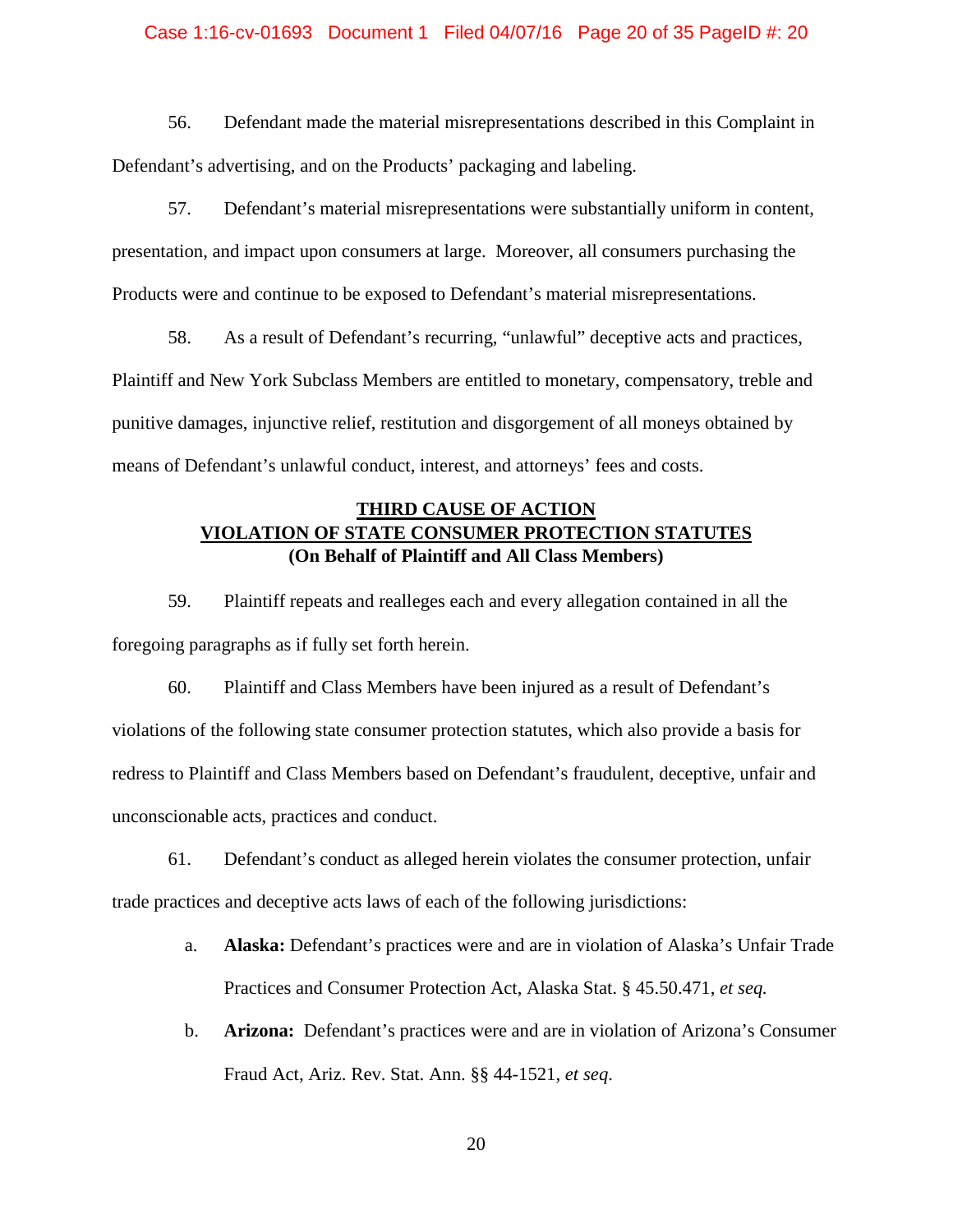- c. **Arkansas:** Defendant's practices were and are in violation of Arkansas Code Ann. § 4-88-101, *et seq.*
- d. **California:** Defendant's practices were and are in violation of California Consumer Legal Remedies Act, Civil Code § 1750, *et seq*., and California's Unfair Competition Law, California Business and Professions Code § 17200, *et seq*., and California's False Advertising Law, California Business and Professions Code § 17500, *et seq*.
- e. **Colorado**: Defendant's practices were and are in violation of Colorado's Consumer Protection Act, Colo. Rev. Stat. §§ 61-1-101, *et seq.*
- f. **Connecticut:** Defendant's practices were and are in violation of Connecticut's Gen. Stat. § 42-110a, *et seq.*
- g. **Delaware:** Defendant's practices were and are in violation of Delaware's Consumer Fraud Act, Del. Code Ann. tit. 6, § 2511, *et seq.* and the Deceptive Trade Practices Act, Del. Code Ann. tit. 6, § 2531, *et seq.*
- h. **District of Columbia:** Defendant's practices were and are in violation of the District of Columbia's Consumer Protection Act, D.C. Code § 28-3901, *et seq.*
- i. **Florida:** Defendant's practices were and are in violation of the Florida Deceptive and Unfair Trade Practices Act, Fla. Stat. Ann. § 501.201, *et seq*.
- j. **Hawaii:** Defendant's practices were and are in violation of the Hawaii's Uniform Deceptive Trade Practices Act, Haw. Rev. Stat. § 481A-1, *et seq.* and Haw. Rev. Stat. § 480-2.
- k. **Idaho:** Defendant's practices were and are in violation of Idaho's Consumer Protection Act, Idaho Code Ann. § 48-601, *et seq.*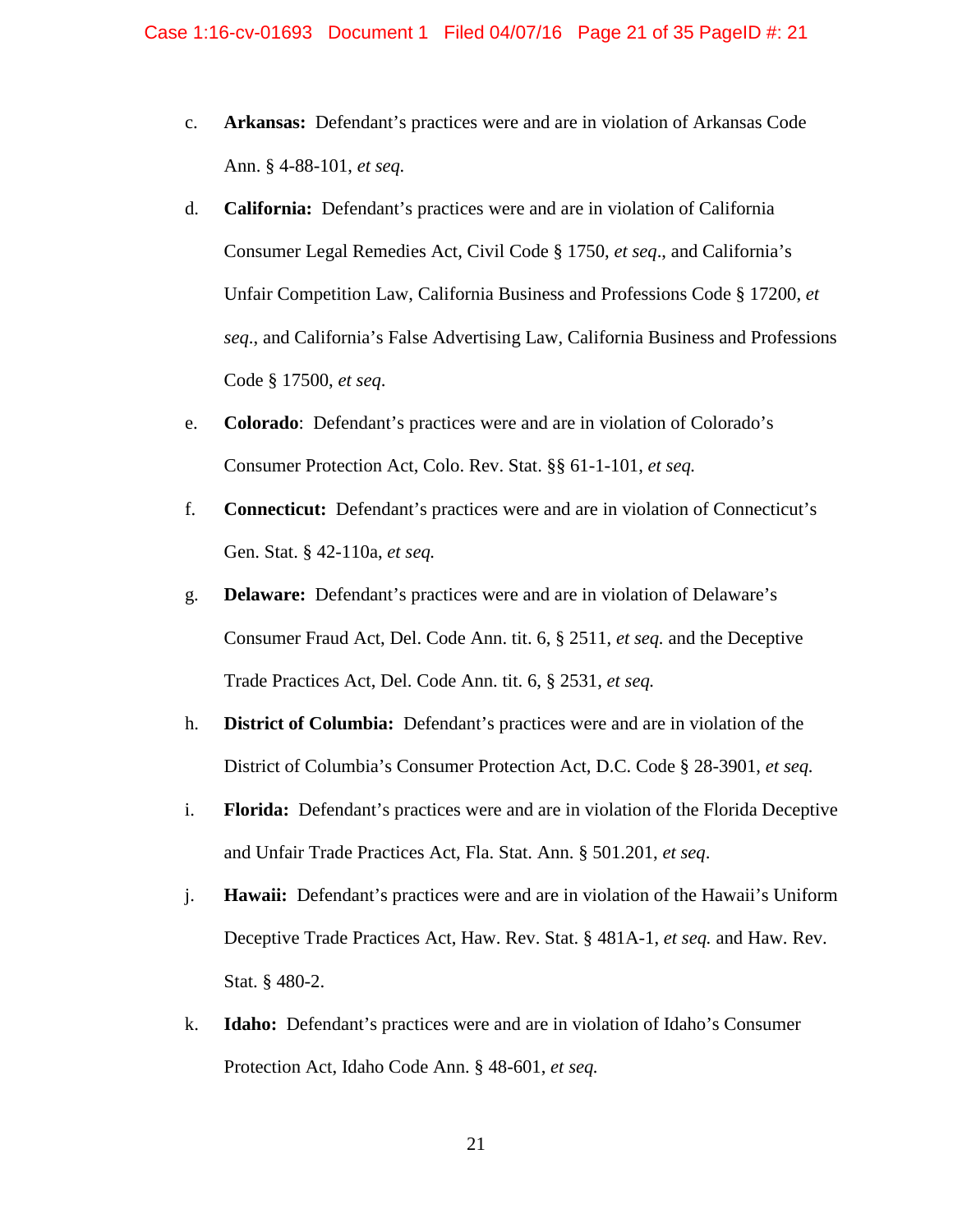### Case 1:16-cv-01693 Document 1 Filed 04/07/16 Page 22 of 35 PageID #: 22

- l. **Illinois:** Defendant's acts and practices were and are in violation of Illinois' Consumer Fraud and Deceptive Business Practices Act, 815 Ill. Comp. Stat. 505/2; and Uniform Deceptive Trade Practices Act, 815 Ill. Comp. Stat. 510/2.
- m. **Indiana:** Defendant's practices were and are in violation of Indiana's Deceptive Consumer Sales Act, Ind. Code Ann. § 24-5-0.5-1, *et seq.*
- n. **Kansas:** Defendant's practices were and are in violation of Kansas's Consumer Protection Act, Kat. Stat. Ann. § 50-623, *et seq*.
- o. **Kentucky:** Defendant's practices were and are in violation of Kentucky's Consumer Protection Act, Ky. Rev. Stat. Ann. § 367.110, *et seq.*
- p. **Maine:** Defendant's practices were and are in violation of the Maine Unfair Trade Practices Act, 5 Me. Rev. Stat. Ann. Tit. 5, § 205-A, *et seq*. and 10 Me. Rev. Stat. Ann. § 1101, *et seq*.
- q. **Maryland:** Defendant's practices were and are in violation of Maryland's Consumer Protection Act, Md. Code Ann. Com. Law § 13-101, *et seq*.
- r. **Massachusetts:** Defendant's practices were unfair and deceptive acts and practices in violation of Massachusetts' Consumer Protection Act, Mass. Gen. Laws ch. 93A, § 2.
- s. **Michigan:** Defendant's practices were and are in violation of Michigan's Consumer Protection Act, Mich. Comp. Laws Ann. § 445.901, *et seq*.
- t. **Minnesota:** Defendant's practices were and are in violation of Minnesota's Prevention of Consumer Fraud Act, Minn. Stat. § 325F.68, *et seq.* and the Unlawful Trade Practices law, Minn. Stat. § 325D.09, *et seq.*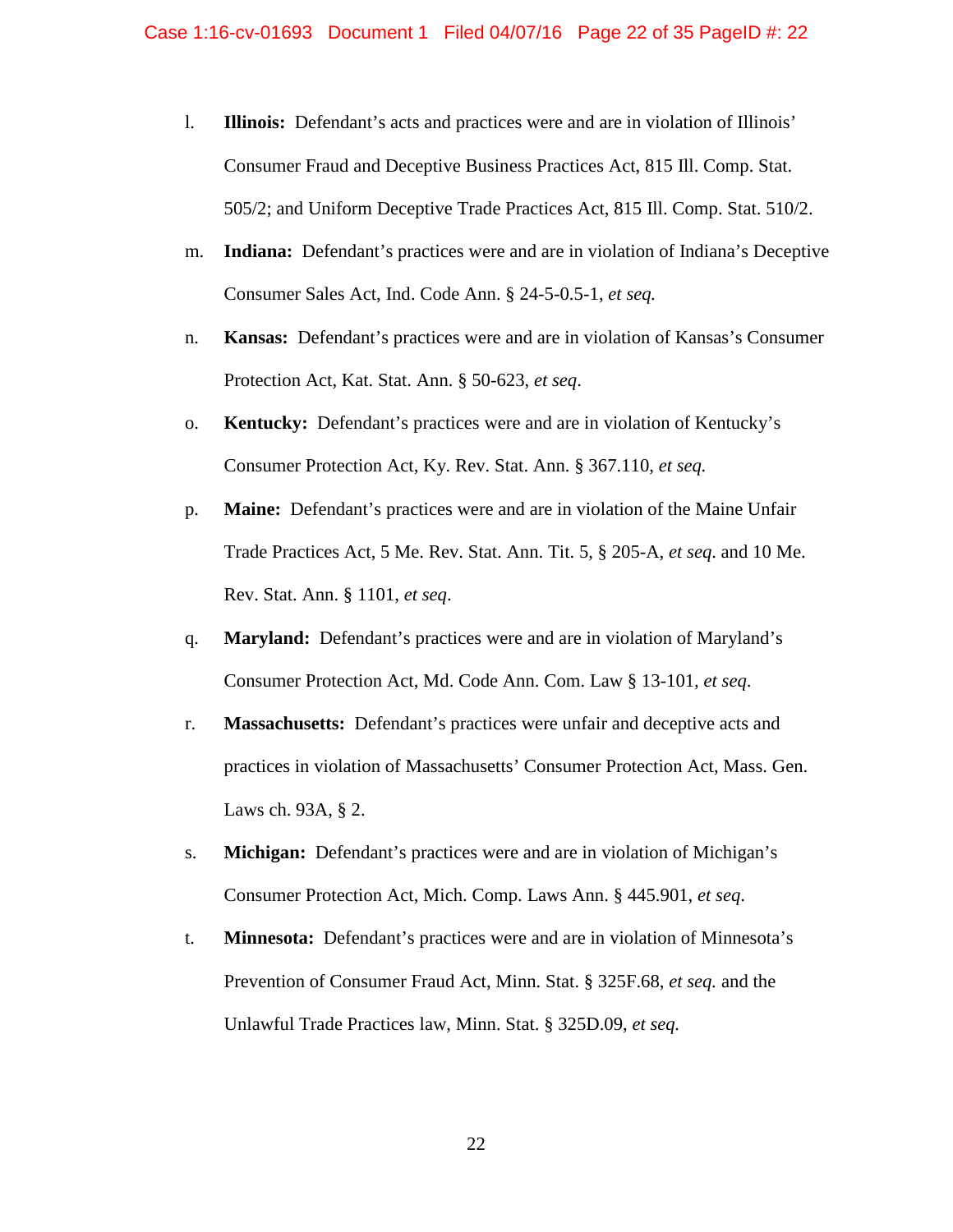- u. **Missouri:** Defendant's practices were and are in violation of Missouri's Merchandising Practices Act, Mo. Rev. Stat. § 407.010, *et seq.*
- v. **Nebraska:** Defendant's practices were and are in violation of Nebraska's Consumer Protection Act, Neb. Rev. Stat. § 59-1601, *et seq.* and the Uniform Deceptive Trade

Practices Act, § 87-302, *et seq.*

- w. **Nevada:** Defendant's practices were and are in violation of Nevada's Deceptive Trade Practices Act, Nev. Rev. Stat. Ann. §§ 598.0903 and 41.600.
- x. **New Hampshire:** Defendant's practices were and are in violation of New Hampshire's Regulation of Business Practices for Consumer Protection, N.H. Rev. Stat. Ann. § 358-A:1, *et seq*.
- y. **New Jersey:** Defendant's practices were and are in violation of New Jersey's Consumer Fraud Act, N.J. Stat. Ann. § 56:8-1, *et seq*.
- z. **New Mexico:** Defendant's practices were and are in violation of New Mexico's Unfair Practices Act, N.M. Stat. Ann. § 57-12-1, *et seq.*
- aa. **New York:** Defendant's practices were in and are in violation of New York's Gen. Bus. Law §§ 349, *et seq*.
- bb. **North Carolina:** Defendant's practices were and are in violation of North Carolina's Unfair Deceptive Trade Practices Act, N.C. Gen. Stat. Ann. § 75-1, *et seq*.
- cc. **North Dakota:** Defendant's practices were and are in violation of North Dakota's Unlawful Sales or Advertising Practices law, N.D. Cent. Code § 51-15- 01, *et seq.*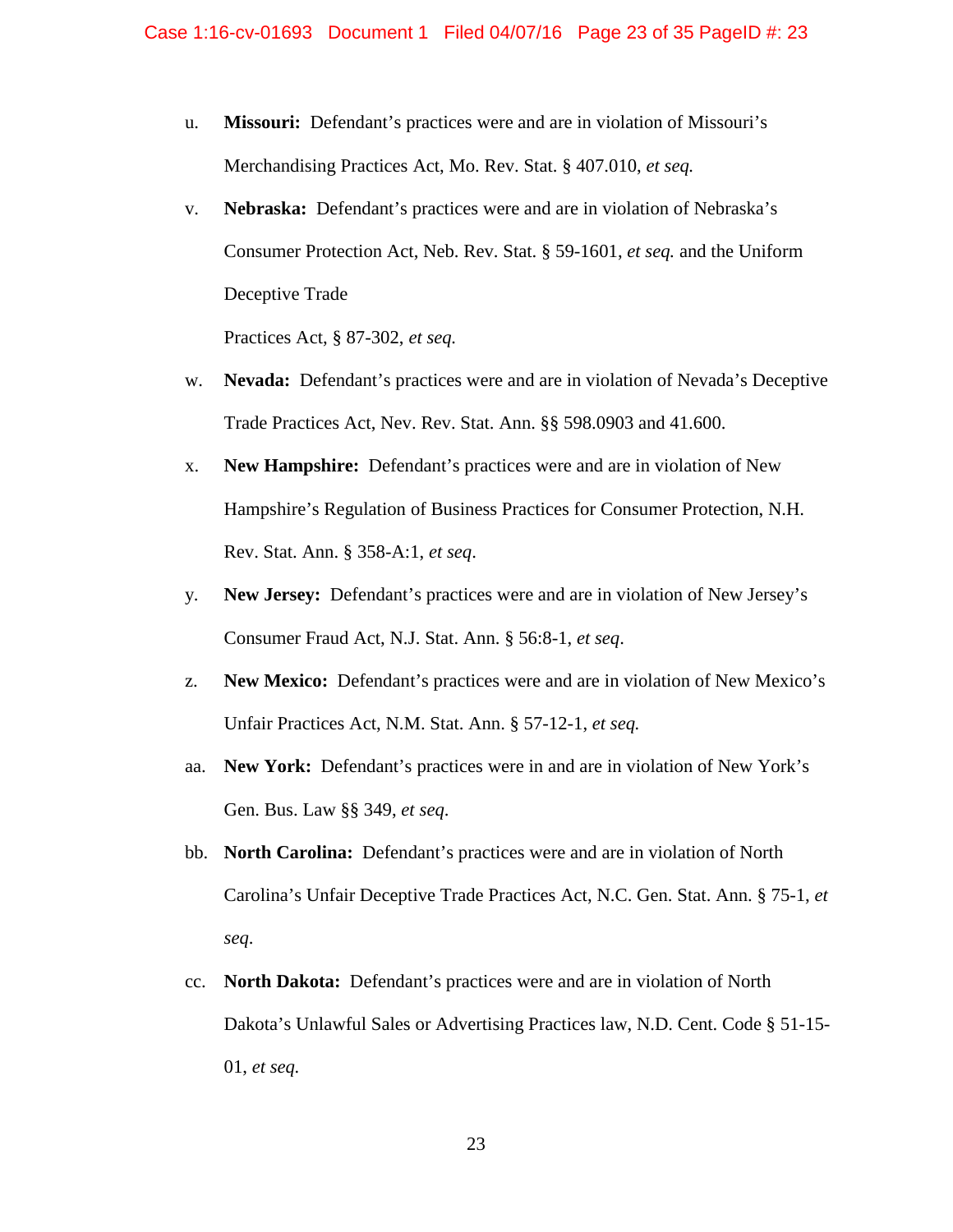- dd. **Ohio:** Defendant's practices were and are in violation of Ohio's Consumer Sales Practices Act, Ohio Rev. Code Ann. § 1345.01, *et seq*. and Ohio's Deceptive Trade Practices Act. Ohio Rev. Code Ann. § 4165.01, *et seq*.
- ee. **Oklahoma:** Defendant's practices were and are in violation of Oklahoma's Consumer Protection Act, Okla. Stat. Ann. tit. 15 § 751, *et seq.*, and Oklahoma's Deceptive Trade Practices Act, Okla. Stat. Ann. tit. 78 § 51, *et seq.*
- ff. **Oregon:** Defendant's practices were and are in violation of Oregon's Unlawful Trade Practices law, Or. Rev. Stat. § 646.605, *et seq.*
- gg. **Pennsylvania:** Defendant's practices were and are in violation of Pennsylvania's Unfair Trade Practice and Consumer Protection Law, 73 Pa. Stat. Ann. § 201-1, *et seq*.
- hh. **Rhode Island:** Defendant's practices were and are in violation of Rhode Island's Deceptive Trade Practices Act, R.I. Gen. Laws § 6-13.1-1, *et seq.*
- ii. **South Dakota:** Defendant's practices were and are in violation of South Dakota's Deceptive Trade Practices and Consumer Protection Act, S.D. Codified Laws § 37-24-1, *et seq.*
- jj. **Texas:** Defendant's practices were and are in violation of Texas' Deceptive Trade Practices Consumer Protection Act, Tex. Bus. & Com. Code Ann. § 17.41, *et seq.*
- kk. **Utah:** Defendant's practices were and are in violation of Utah's Consumer Sales Practices Act, Utah Code Ann. § 13-11-1, *et seq.*, and Utah's Truth in Advertising Law, Utah Code Ann. § 13-11a-1, *et seq.*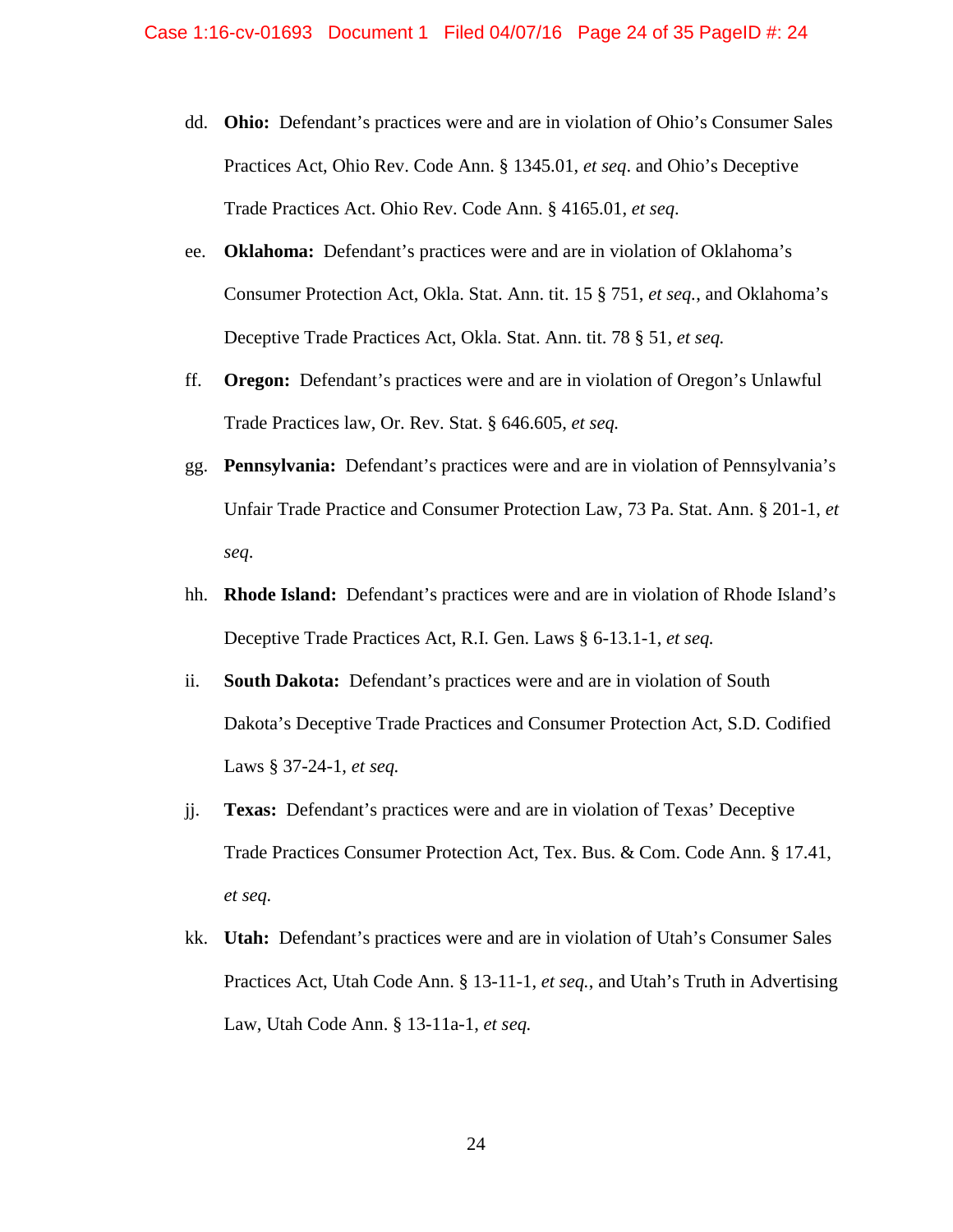- ll. **Vermont:** Defendant's practices were and are in violation of Vermont's Consumer Fraud Act, Vt. Stat. Ann. tit. 9 § 2451, *et seq.*
- mm. **Washington:** Defendant's practices were and are in violation of Washington Consumer Protection Act, Wash. Rev. Code Ann. § 19.86, *et seq*.
- nn. **West Virginia:** Defendant's practices were and are in violation of West Virginia's Consumer Credit and Protection Act, W. Va. Code § 46A-6-101, *et seq.*
- *oo.* **Wisconsin:** Defendant's practices were and are in violation of Wisconsin's Consumer Act, Wis. Stat. §421.101, *et seq*.
- pp. **Wyoming:** Defendant's practices were and are in violation of Wyoming's Consumer Protection Act, Wyo. Stat. Ann. §40-12-101*, et seq*.

62. Defendant violated the aforementioned states' unfair and deceptive acts and practices laws by representing that the Products are "Natural."

63. Contrary to Defendant's representations, the Products are not "Natural".

64. Defendant's misrepresentations were material to Plaintiff's and Class Members' decision to pay a premium for the Products.

65. Defendant made its untrue and/or misleading statements and representations willfully, wantonly, and with reckless disregard for the truth.

66. As a result of Defendant's violations of the aforementioned states' unfair and deceptive practices laws, Plaintiff and Class Members paid a premium for the Products.

67. As a result of Defendant's violations, Defendant has been unjustly enriched.

68. Pursuant to the aforementioned states' unfair and deceptive practices laws,

Plaintiff and Class Members are entitled to recover compensatory damages, restitution, punitive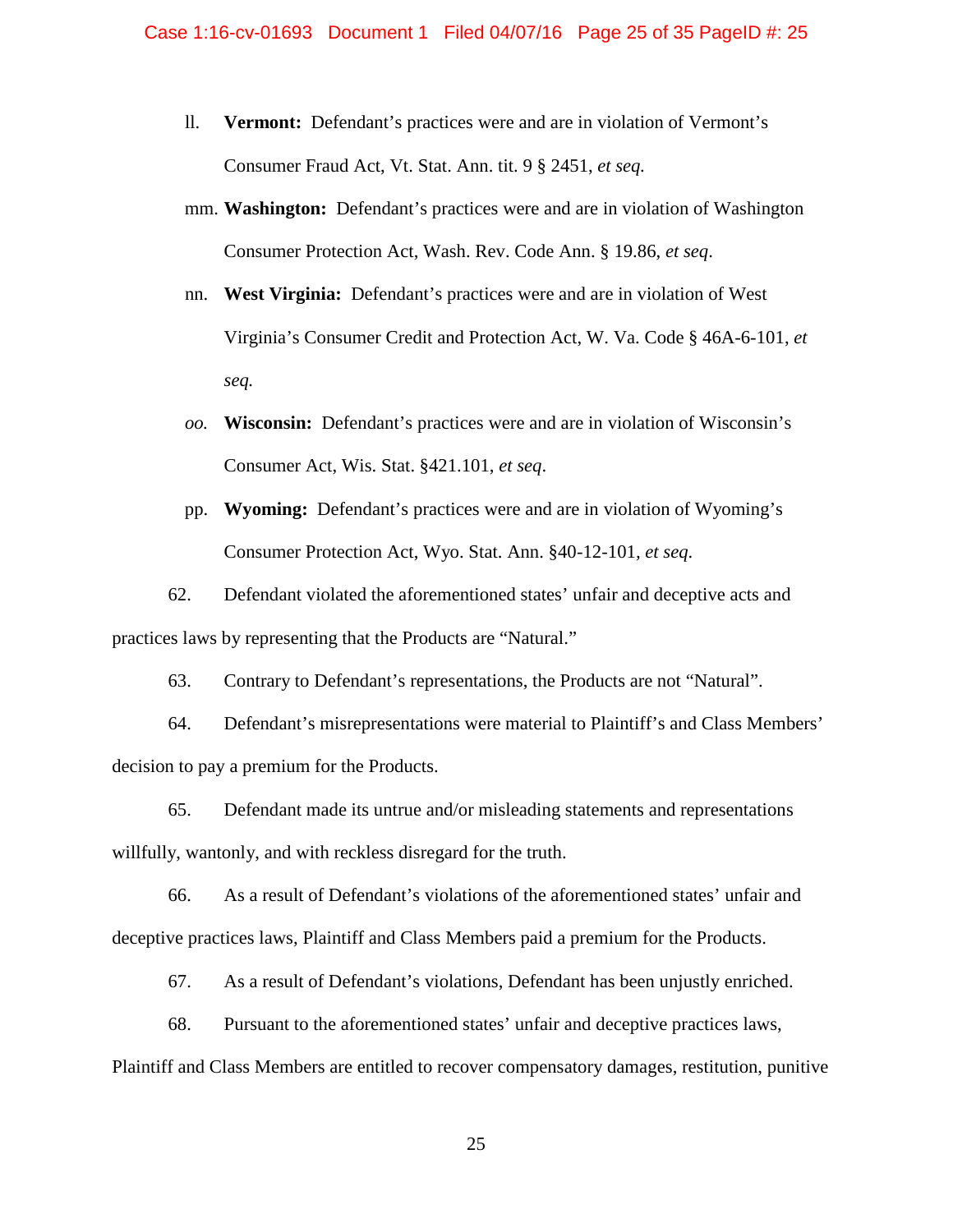### Case 1:16-cv-01693 Document 1 Filed 04/07/16 Page 26 of 35 PageID #: 26

and special damages including but not limited to treble damages, reasonable attorneys' fees and costs and other injunctive or declaratory relief as deemed appropriate or permitted pursuant to the relevant law.

## **FOURTH CAUSE OF ACTION BREACH OF EXPRESS WARRAI (On Behalf of Plaintiff and All Class Members)**

69. Plaintiff repeats and realleges each and every allegation contained in the foregoing paragraphs as if fully set forth herein.

70. Defendant provided the Plaintiff and Class Members with an express warranty in the form of written affirmations of fact promising and representing that the Products are natural.

71. The above affirmations of fact were not couched as "belief" or "opinion," and were not "generalized statements of quality not capable of proof or disproof."

72. These affirmations of fact became part of the basis for the bargain and were material to the Plaintiff's and Class Members' transactions.

73. Plaintiff and Class Members reasonably relied upon the Defendant's affirmations of fact and justifiably acted in ignorance of the material facts omitted or concealed when they decided to buy Defendant's Products.

74. Within a reasonable time after they knew or should have known of Defendant's breach, Plaintiff, on behalf of himself and Class Members, placed Defendant on notice of its breach, giving Defendant an opportunity to cure its breach, which it refused to do.

75. Defendant breached the express warranty because the Products are not "Natural".

76. Defendant thereby breached the following state warranty laws:

a. Code of Ala. § 7-2-313;

b. Alaska Stat. § 45.02.313;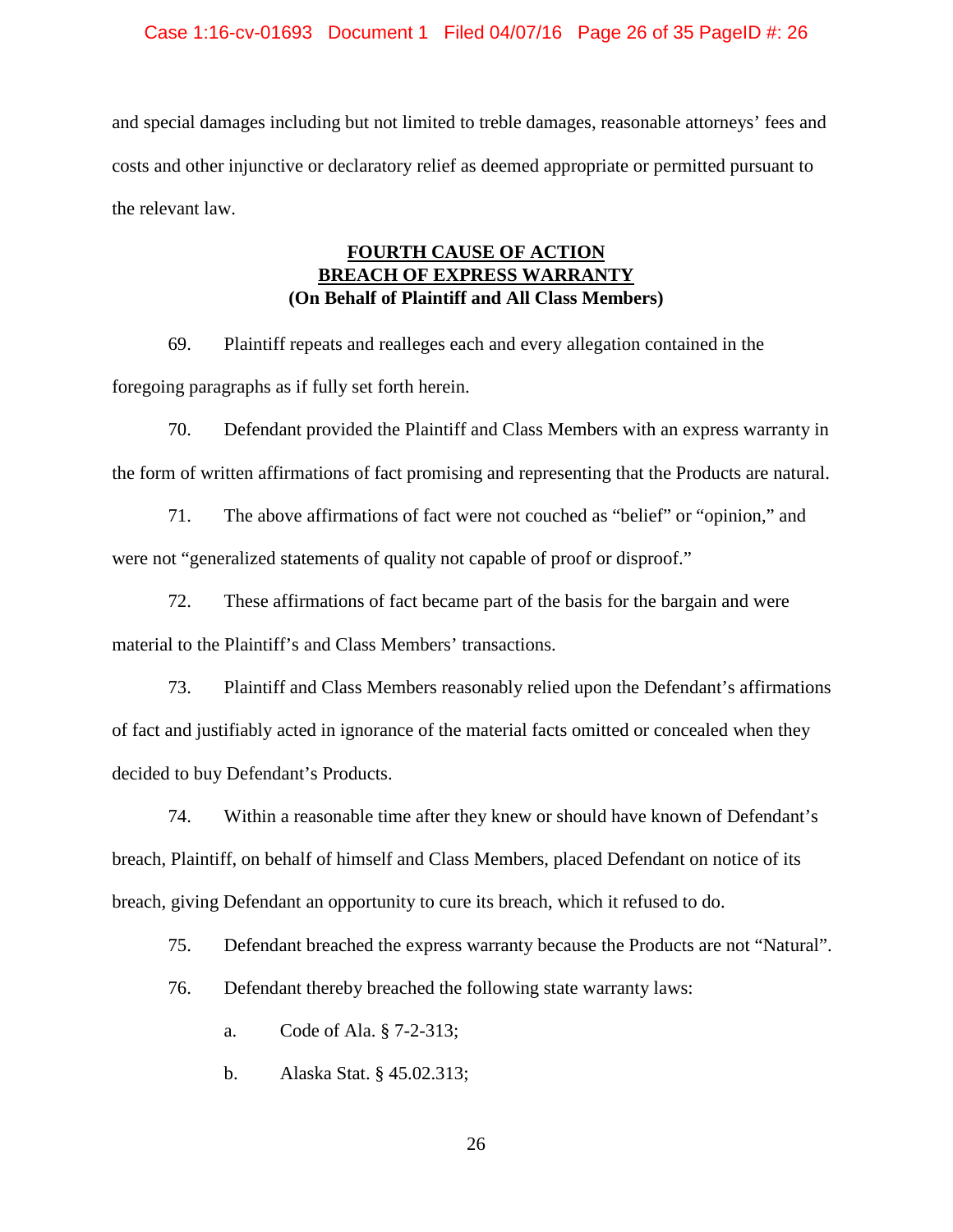- c. A.R.S. § 47-2313;
- d. A.C.A. § 4-2-313;
- e. Cal. Comm. Code § 2313;
- f. Colo. Rev. Stat. § 4-2-313;
- g. Conn. Gen. Stat. § 42a-2-313;
- h. 6 Del. C. § 2-313;
- i. D.C. Code § 28:2-313;
- j. Fla. Stat. § 672.313;
- k. O.C.G.A. § 11-2-313;
- l. H.R.S. § 490:2-313;
- m. Idaho Code § 28-2-313;
- n. 810 I.L.C.S. 5/2-313;
- o. Ind. Code § 26-1-2-313;
- p. Iowa Code § 554.2313;
- q. K.S.A. § 84-2-313;
- r. K.R.S. § 355.2-313;
- s. 11 M.R.S. § 2-313;
- t. Md. Commercial Law Code Ann. § 2-313;
- u. 106 Mass. Gen. Laws Ann. § 2-313;
- v. M.C.L.S. § 440.2313;
- w. Minn. Stat. § 336.2-313;
- x. Miss. Code Ann. § 75-2-313;
- y. R.S. Mo. § 400.2-313;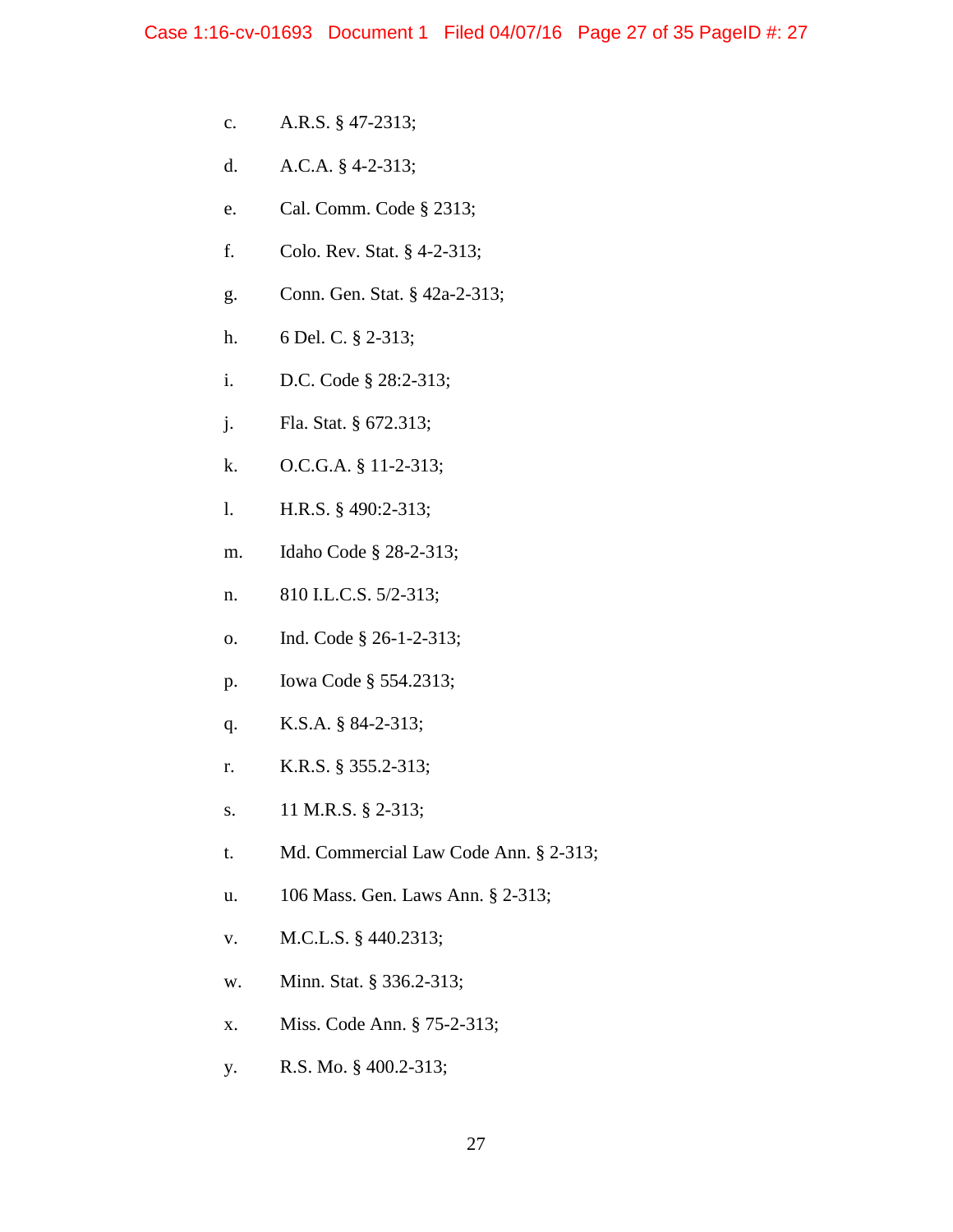- z. Mont. Code Anno. § 30-2-313;
- aa. Neb. Rev. Stat. § 2-313;
- bb. Nev. Rev. Stat. Ann. § 104.2313;
- cc. R.S.A. 382-A:2-313;
- dd. N.J. Stat. Ann. § 12A:2-313;
- ee. N.M. Stat. Ann. § 55-2-313;
- ff. N.Y. U.C.C. Law § 2-313;
- gg. N.C. Gen. Stat. § 25-2-313;
- hh. N.D. Cent. Code § 41-02-30;
- ii. II. O.R.C. Ann. § 1302.26;
- jj. 12A Okl. St. § 2-313;
- kk. Or. Rev. Stat. § 72-3130;
- ll. 13 Pa. Rev. Stat. § 72-3130;
- mm. R.I. Gen. Laws § 6A-2-313;
- nn. S.C. Code Ann. § 36-2-313;
- oo. S.D. Codified Laws, § 57A-2-313;
- pp. Tenn. Code Ann. § 47-2-313;
- qq. Tex. Bus. & Com. Code § 2.313;
- rr. Utah Code Ann. § 70A-2-313;
- ss. 9A V.S.A. § 2-313;
- tt. Va. Code Ann. § 59.1-504.2;
- uu. Wash. Rev. Code Ann. § 6A.2-313;
- vv. W. Va. Code § 46-2-313;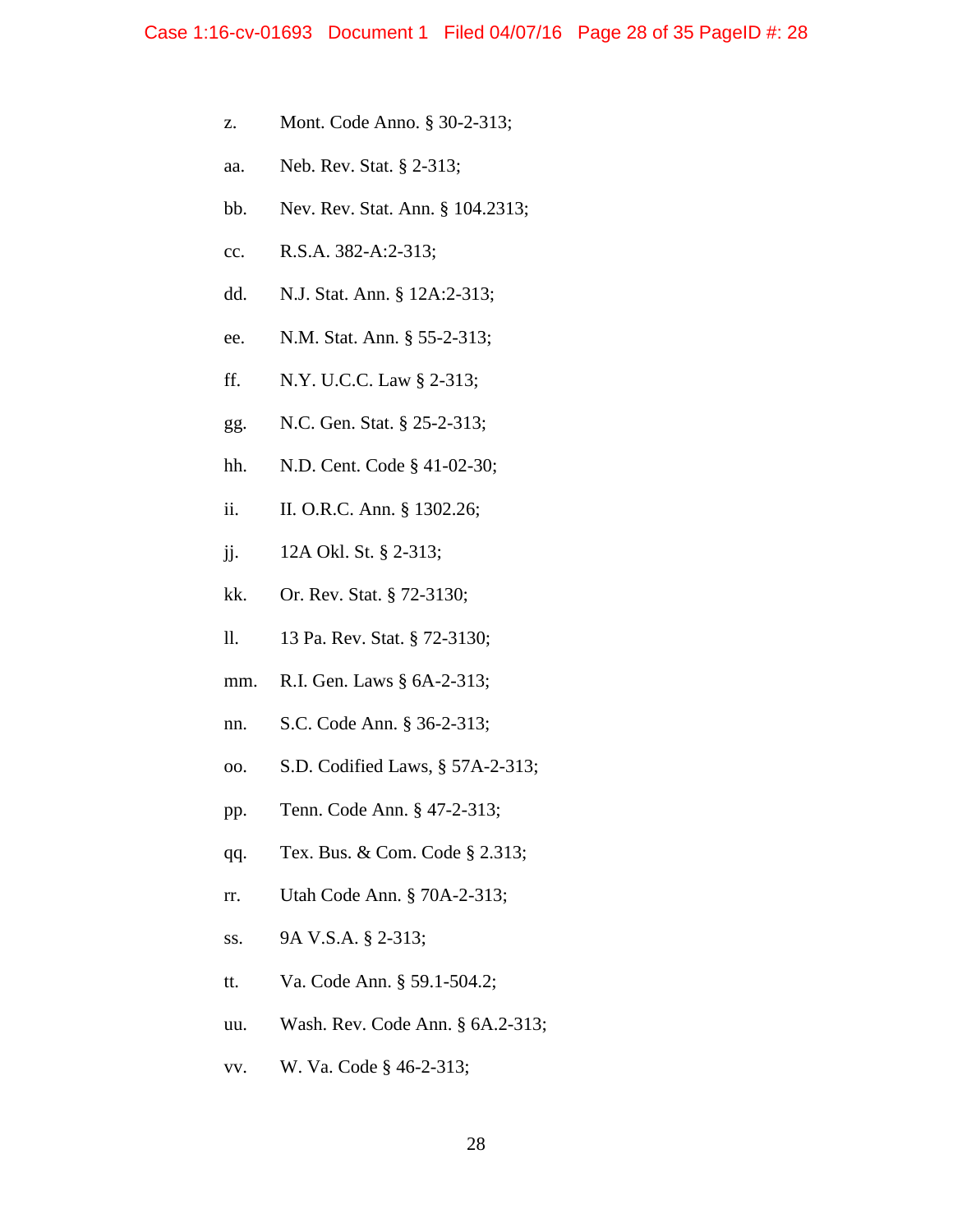ww. Wis. Stat. § 402.313;

xx. Wyo. Stat. § 34.1-2-313.

77. As a direct and proximate result of Defendant's breach of express warranty,

Plaintiff and Class Members were damaged in the amount of the price they paid for the Products, in an amount to be proven at trial.

## **FIFTH CAUSE OF ACTION VIOLATION OF THE MAGNUSON-MOSS WARRANTY ACT, 15 U.S.C. § 2301** *et seq***. (On Behalf of Plaintiff and All Class Members)**

78. Plaintiff repeats and realleges each and every allegation contained in the foregoing paragraphs as if fully set forth herein.

79. Plaintiff brings this claim individually and on behalf of all members of the Class. Upon certification, the Class will consist of more than 100 named Plaintiffs.

80. The Magnuson-Moss Warranty Act provides a federal remedy for consumers who have been damaged by the failure of a supplier or warrantor to comply with any obligation under a written warranty or implied warranty, or other various obligations established under the Magnuson-Moss Warranty Act, 15 U.S.C. § 2301 *et seq*.

81. The Product is a "consumer product" within the meaning of the Magnuson-Moss Warranty Act, 15 U.S.C. § 2301(1).

82. Plaintiff and other members of the Class are "consumers" within the meaning of the Magnuson-Moss Warranty Act, 15 U.S.C. § 2301(3).

83. Defendant is a "supplier" and "warrantor" within the meaning of the Magnuson-Moss Warranty Act, 15 U.S.C. §§ 2301(4) & 2301(5).

84. Defendant represented in writing that the Products are "Natural".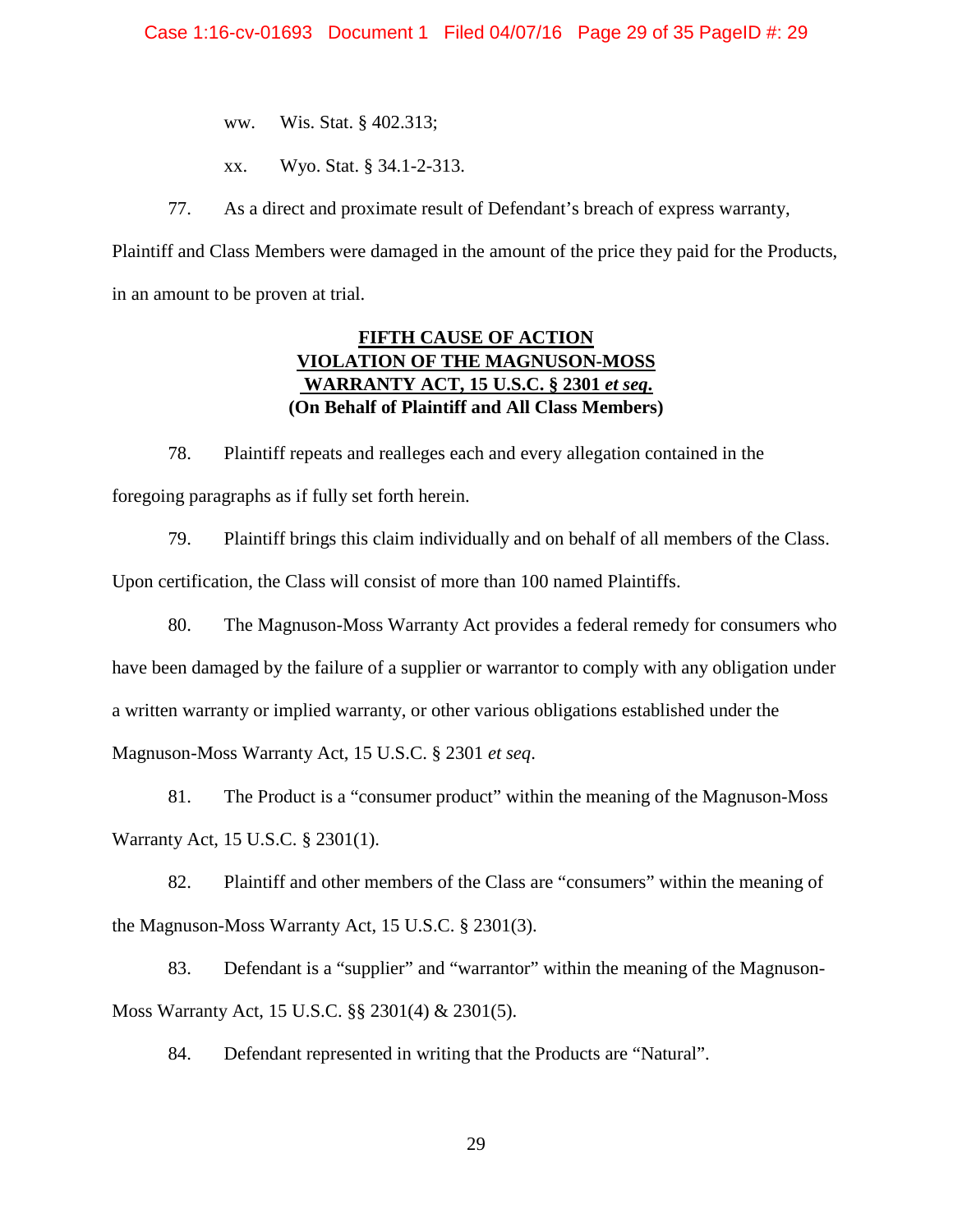### Case 1:16-cv-01693 Document 1 Filed 04/07/16 Page 30 of 35 PageID #: 30

85. These statements were made in connection with the sale of the Products and relate to the nature of the Products and affirm and promise that the Products are as represented and defect free and, as such, are "written warranties" within the meaning of the Magnuson-Moss Warranty Act, 15 U.S.C. § 2301(6)(A).

86. As alleged herein, Defendant breached the written warranty by selling consumers Products that are not "Natural".

87. The Products do not conform to the Defendant's written warranty and therefore violate the Magnuson-Moss Warranty Act, 15 U.S.C. § 2301 *et seq*. Consequently, Plaintiff and the other members of the Class have suffered injury and are entitled to damages in an amount to be proven at trial.

## **SIXTH CAUSE OF ACTION BREACH OF IMPLIED WARRANTY OF MERCHANTIBILITY (On Behalf of Plaintiff and All Class Members)**

88. Plaintiff repeats and realleges each and every allegation contained in the foregoing paragraphs as if fully set forth herein.

89. Under the Uniform Commercial Code's implied warranty of merchantability, the Defendant warranted to Plaintiff and Class Members that the Products are "Natural".

90. Defendant breached the implied warranty of merchantability in that Defendant's Products' ingredients deviate from the label and product description, and reasonable consumers expecting a product that conforms to its label would not accept the Defendant's Product if they knew that it actually contained synthetic ingredients, some of which are potentially harmful and are not "Natural".

91. Within a reasonable amount of time after the Plaintiff discovered that the Products contain synthetic ingredients, Plaintiff notified the Defendant of such breach.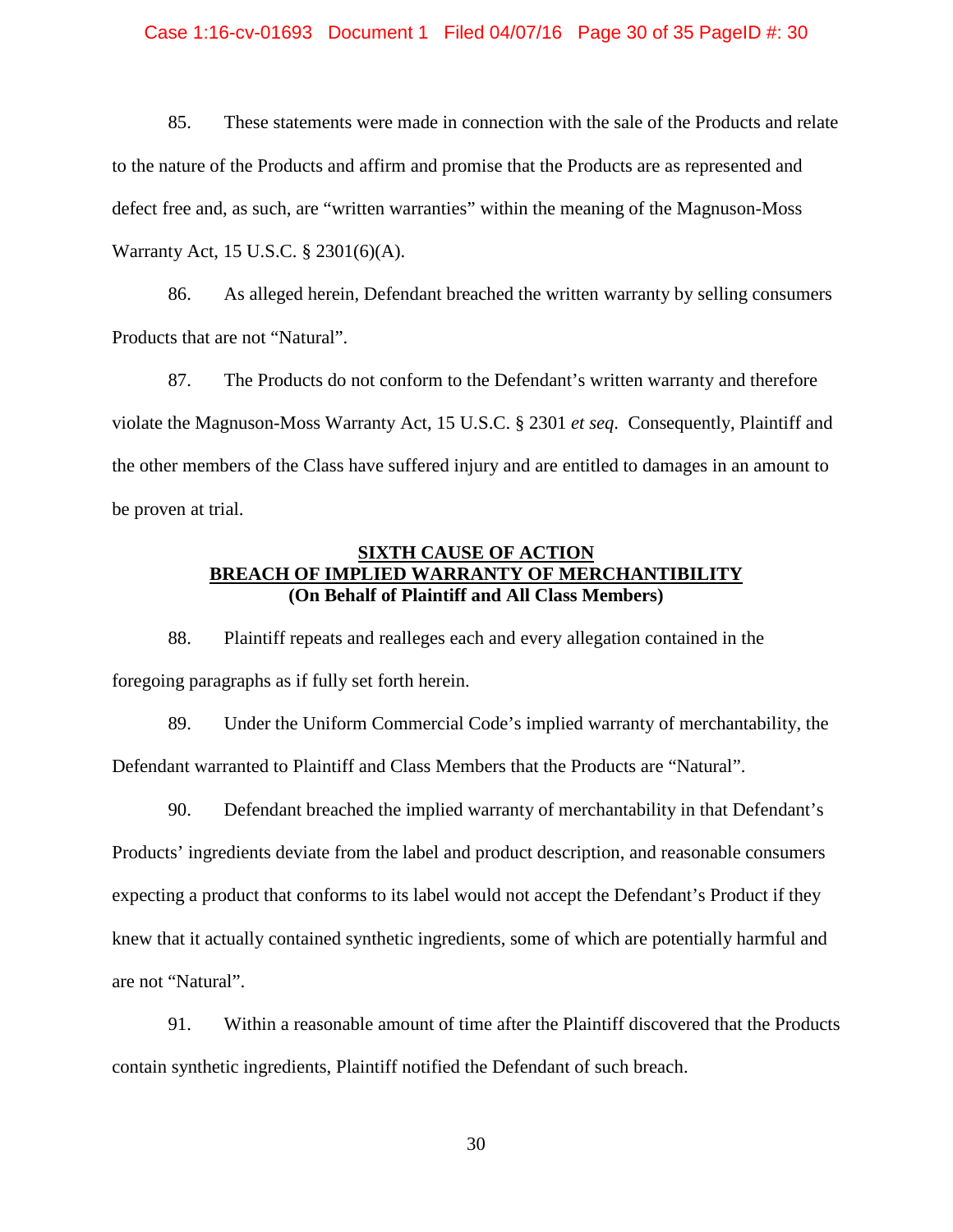### Case 1:16-cv-01693 Document 1 Filed 04/07/16 Page 31 of 35 PageID #: 31

92. The inability of the Defendant's Products to meet the label description was wholly due to the Defendant's fault and without Plaintiff's or Class Members' fault or neglect, and was solely due to the Defendant's manufacture and distribution of the Products to the public.

93. As a result of the foregoing, Plaintiff and Class Members have been damaged in the amount paid for the Defendant's Products, together with interest thereon from the date of purchase.

## **SEVENTH CAUSE OF ACTION BREACH OF IMPLIED WARRANTY OF FITNESS FOR A PARTICULAR PURPOSE (On Behalf of Plaintiff and All Class Members)**

94. Plaintiff repeats and realleges each and every allegation contained in the foregoing paragraphs as if fully set forth herein.

95. Defendant knew or had reason to know that the Plaintiff and other Class Members were buying its Products with the specific purpose of buying products that contained exclusively natural ingredients.

96. Plaintiff and the other Class Members, intending to use wholly natural products, relied on the Defendant in selecting its Products to fit their specific intended use.

97. Defendant held itself out as having particular knowledge of the Defendant's Products' ingredients and safety.

98. Plaintiff's and Class Members' reliance on Defendant in selecting Defendant's Products to fit their particular purpose was reasonable given Defendant's claims and representations in its advertising, packaging and labeling concerning the Products' ingredients and safety.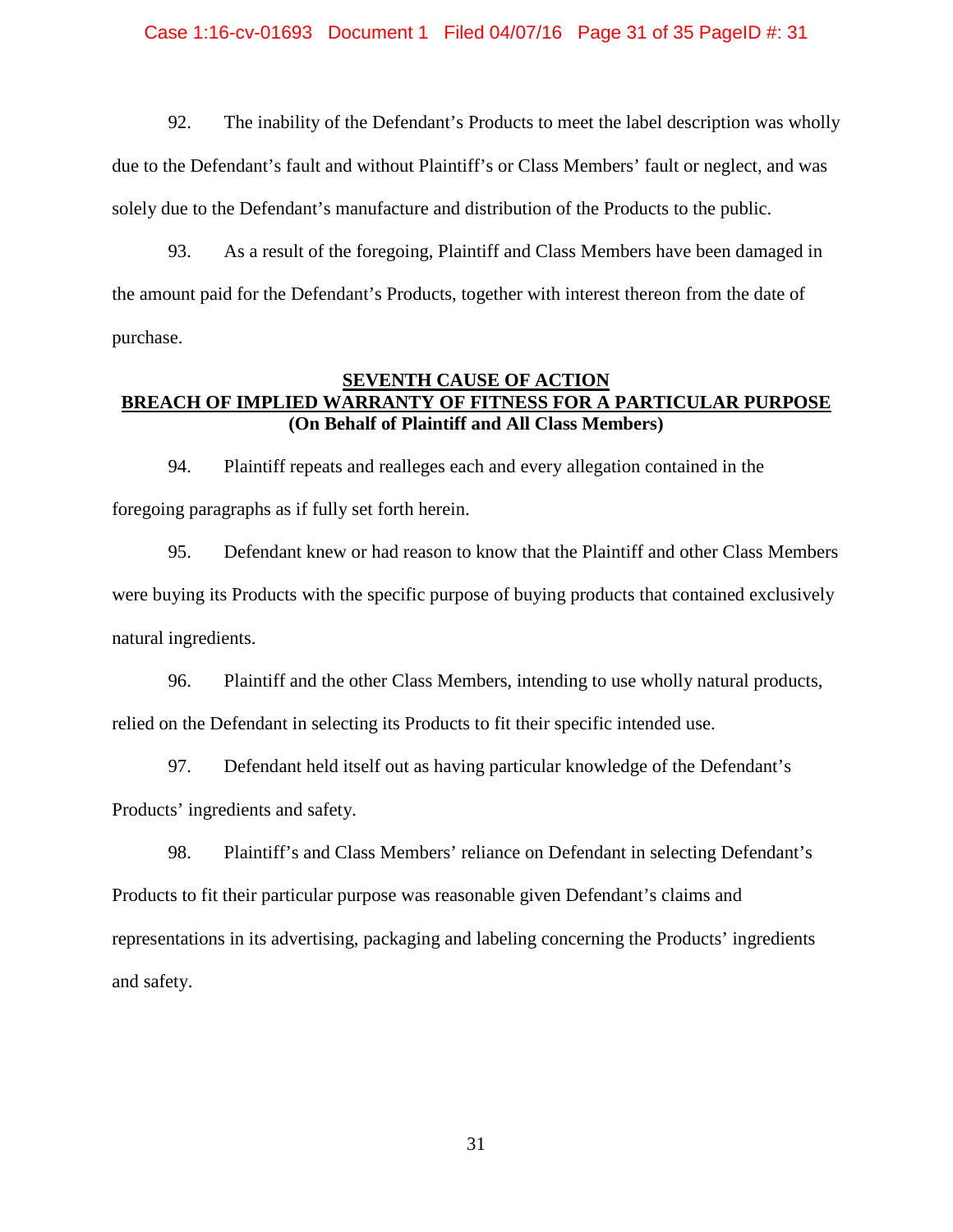### Case 1:16-cv-01693 Document 1 Filed 04/07/16 Page 32 of 35 PageID #: 32

99. Plaintiff and the other Class Members' reliance on Defendant in selecting Defendant's Products to fit their particular use was reasonable given Defendant's particular knowledge of the Products it manufactures and distributes.

100. As a result of the foregoing, Plaintiff and Class Members have been damaged in the amount paid for the Defendant's Products, together with interest thereon from the date of purchase.

## **EIGHTH CAUSE OF ACTION COMMON LAW UNJUST ENRICHMENT (On Behalf of Plaintiff and All Class Members in the Alternative)**

101. Plaintiff repeats and realleges each and every allegation contained in the foregoing paragraphs as if fully set forth herein.

102. Plaintiff, on behalf of himself and consumers nationwide, brings a common law claim for unjust enrichment.

103. Defendant's conduct violated, *inter alia*, state and federal law by manufacturing, advertising, marketing, and selling its Products while misrepresenting and omitting material facts.

104. Defendant's unlawful conduct as described in this Complaint allowed Defendant to knowingly realize substantial revenues from selling its Products at the expense of, and to the detriment or impoverishment of, Plaintiff and Class Members, and to Defendant's benefit and enrichment. Defendant has thereby violated fundamental principles of justice, equity, and good conscience.

105. Plaintiff and Class Members conferred significant financial benefits and paid substantial compensation to Defendant for the Products, which were not as Defendant represented them to be.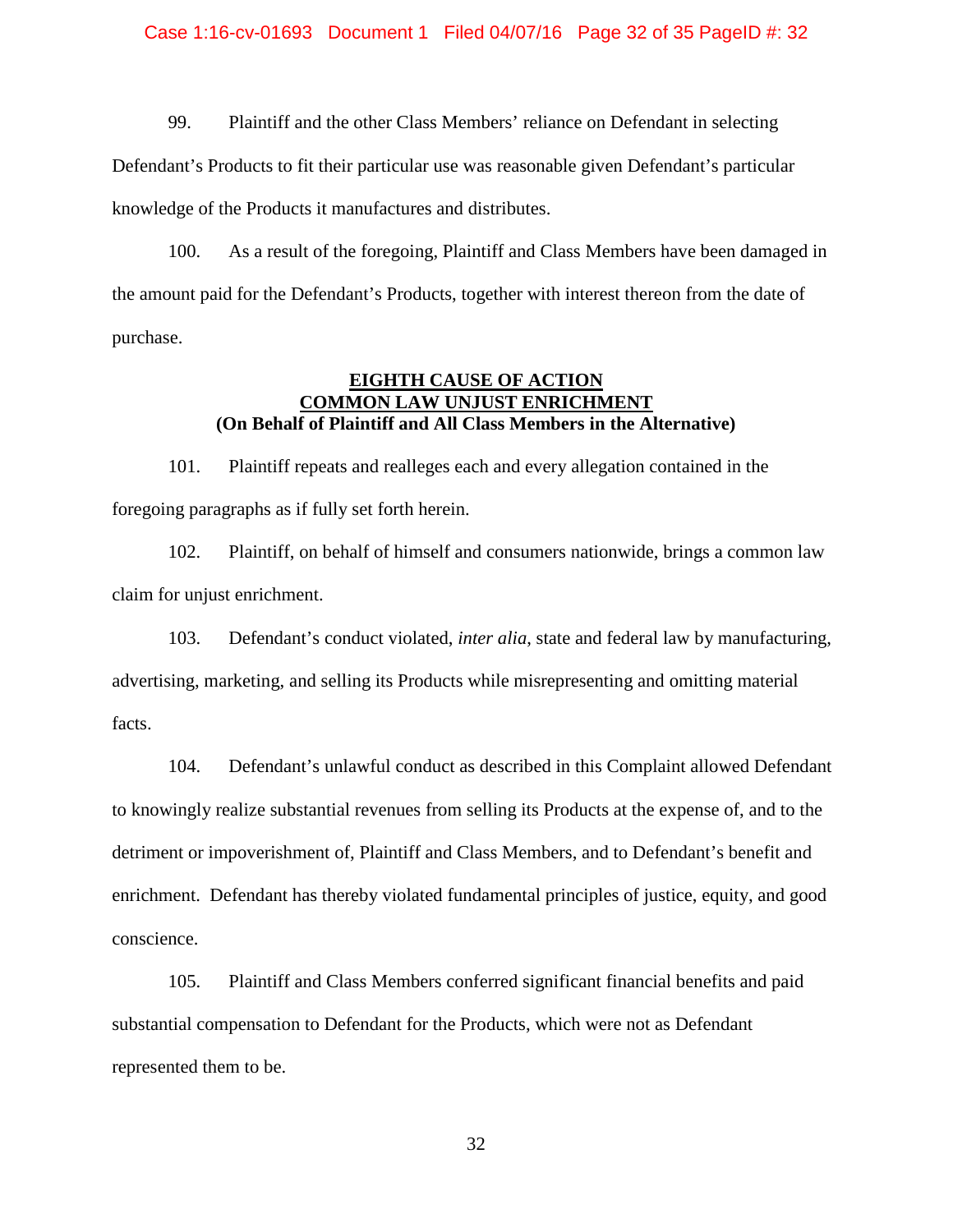### Case 1:16-cv-01693 Document 1 Filed 04/07/16 Page 33 of 35 PageID #: 33

106. Under New York's common law principles of unjust enrichment, it is inequitable for Defendant to retain the benefits conferred by Plaintiff's and Class Members' overpayments.

107. Plaintiff and Class Members seek disgorgement of all profits resulting from such overpayments and establishment of a constructive trust from which Plaintiff and Class Members may seek restitution.

## **NINTH CAUSE OF ACTION NEGLIGENT MISREPRESENTATION (On Behalf of Plaintiff and All Class Members)**

108. Plaintiff repeats and realleges each and every allegation contained in all the foregoing paragraphs as if fully set forth herein.

109. Defendant, directly, or through its agents and employees, made false representations, concealments, and non-disclosures to Plaintiff and Class Members about its Products' ingredients.

110. In making these false, misleading, and deceptive representations and omissions, Defendant knew and intended that consumers would pay a premium for natural labeled products over comparable products that are not labeled as being natural, furthering Defendant's private interest of increasing sales for its products and decreasing sales of products that are truthfully offered as natural by Defendant's competitors.

111. As an immediate, direct, and proximate result of Defendant's false, misleading, and deceptive statements and representations, Defendant injured Plaintiff and Class Members in that they paid a premium price for the Products which were not as represented.

112. In making the representations of fact to Plaintiff and Class Members described herein, Defendant has failed to fulfill its duties to disclose material facts about the Products. The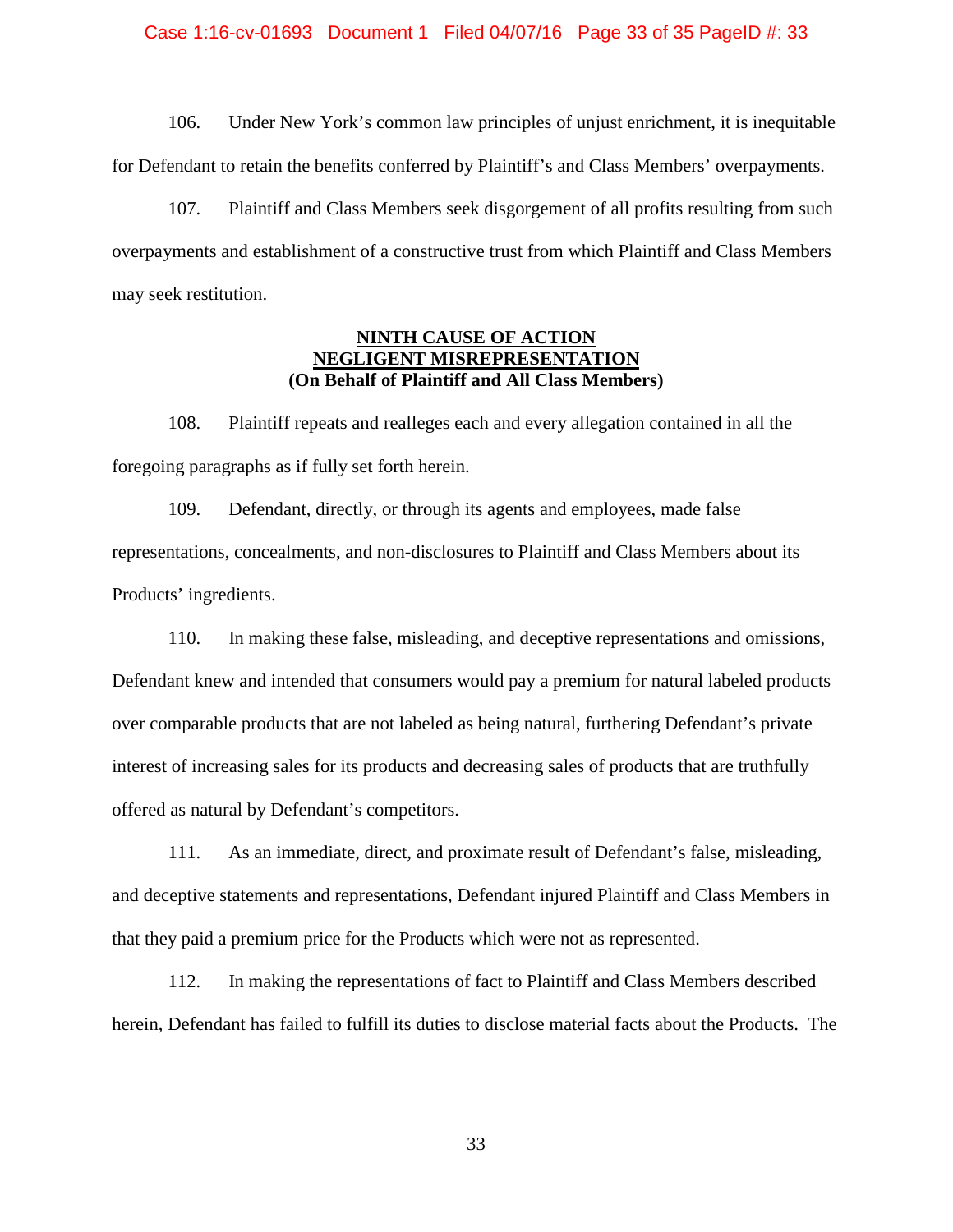### Case 1:16-cv-01693 Document 1 Filed 04/07/16 Page 34 of 35 PageID #: 34

failure to disclose the true nature of the Products' ingredients was caused by Defendant's negligence and carelessness.

113. Defendant, in making these misrepresentations and omissions, and in doing the acts alleged above, knew or reasonably should have known that the misrepresentations were not true. Defendant made and intended the misrepresentations to induce the reliance of Plaintiff and Class Members.

114. The Plaintiff and Class Members relied on these false representations and nondisclosures by Defendant when purchasing the Products, upon which reliance was justified and reasonably foreseeable.

115. As a result of Defendant's wrongful conduct, Plaintiff and Class Members have suffered and continue to suffer economic losses and other general and specific damages, including amounts paid for the Products and any interest that would have been accrued on these monies, all in the amount to be determined at trial.

### **JURY DEMAND**

Plaintiff demands a trial by jury on all issues.

**WHEREFORE**, Plaintiff, on behalf of himself and the Class, prays for judgment as follows:

- (a) Declaring this action to be a proper class action and certifying Plaintiff as the representative of the Class under Rule 23 of the FRCP;
- (b) Entering preliminary and permanent injunctive relief against Defendant, directing Defendant to correct its practices and to comply with consumer protection statutes nationwide, including New York consumer protection laws;
- (c) Awarding monetary damages, including treble damages;
- (d) Awarding punitive damages;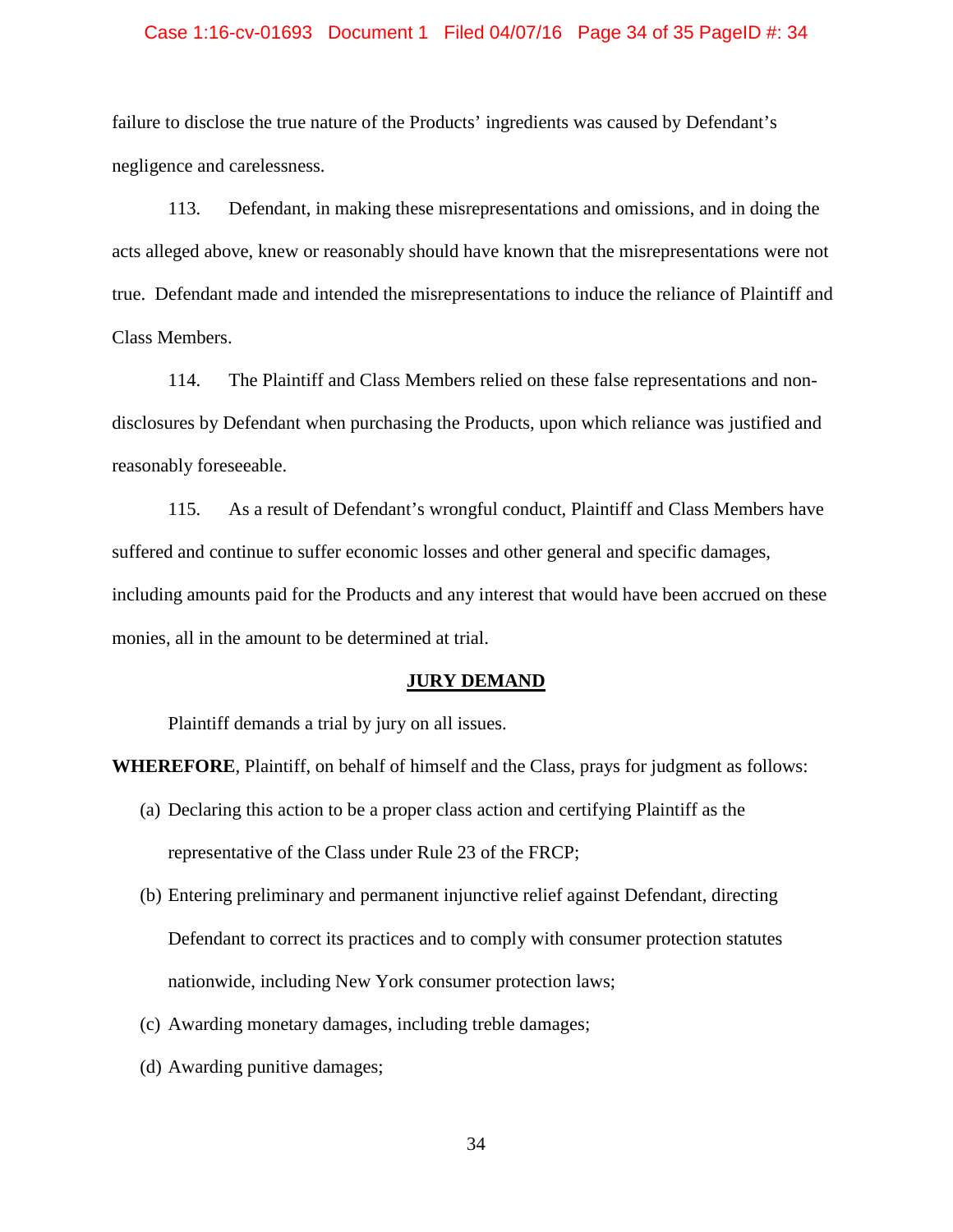- (e) Awarding Plaintiff and Class Members their costs and expenses incurred in this action, including reasonable allowance of fees for Plaintiff's attorneys and experts, and reimbursement of Plaintiff's expenses; and
- (f) Granting such other and further relief as the Court may deem just and proper.

Dated: April 7, 2016

## **THE SULTZER LAW GROUP P.C.**

Jason P. Sultzer /s/

By:  $\mathbf{Q}$ 

Jason P. Sultzer, Esq. (Bar ID #: JS4546) 85 Civic Center Plaza, Suite 104 Poughkeepsie, NY 12601 Tel: (845) 483-7100 Fax: (888) 749-7747 sultzerj@thesultzerlawgroup.com

*Counsel for Plaintiff and the Class*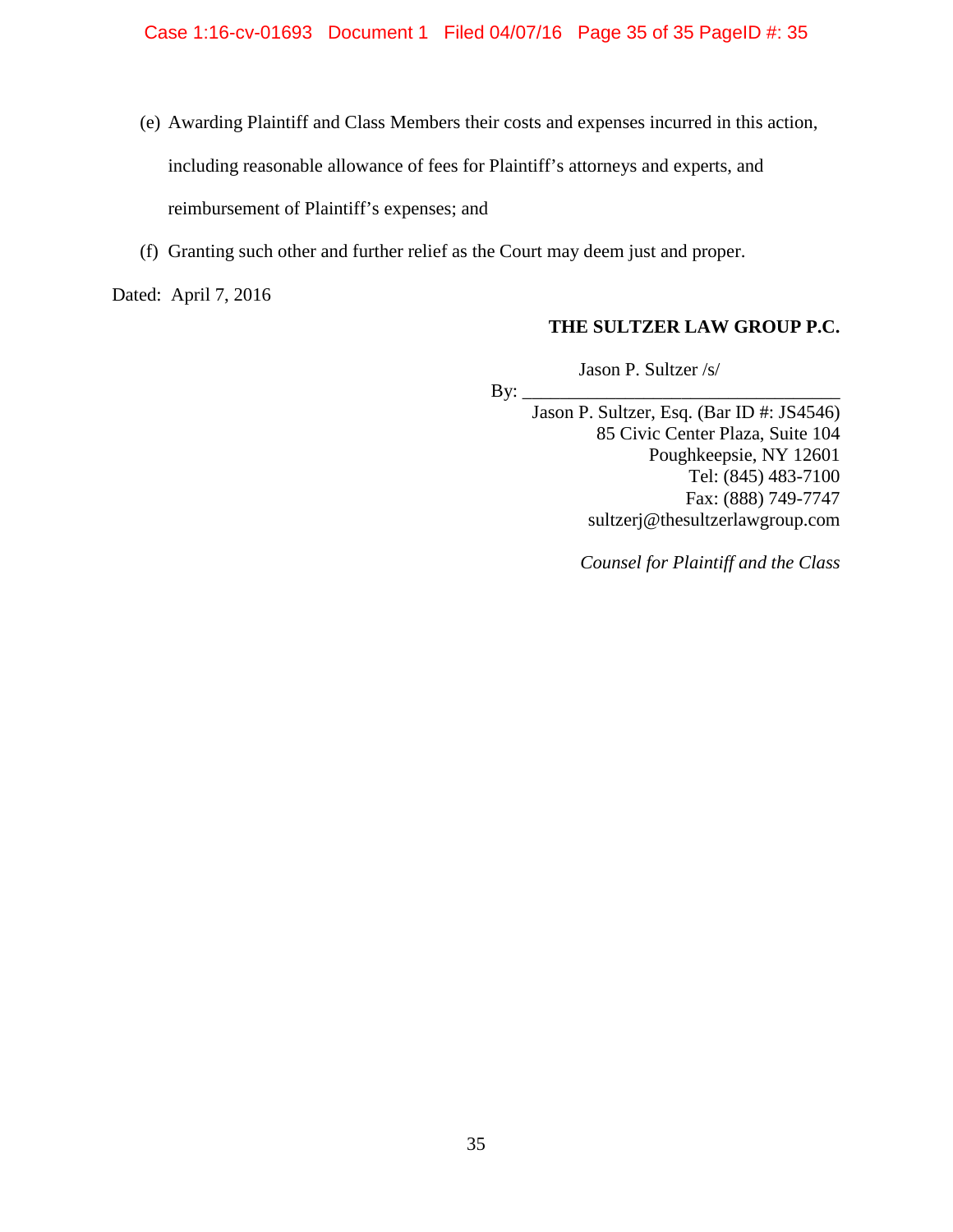## Case 1:16-cv-01693 Document 1-1 Filed 04/07/16 Page 1 of 2 PageID #: 36<br>CIVIL COVER SHEET JS 44 (Rev. 11/15)

The JS 44 civil cover sheet and the information contained herein neither replace nor supplement the filing and service of pleadings or other papers as required by law, except as provided by local rules of court. This form,

|                                                                                                                                                                                                                                                                                                                                                                                                                                                                                                                                                                                                                                                                                                        | purpose of mitiating the ervir doeser sheet. Take hististeeritoris on next PAGE of This Polini,                                                                                                                                                                                                                                                                                                                                                                                                                                                                                                                                                                                                                                                                                                                                                                                                                                                                                                                                                                                                                                                                                                                                                                                                                                              |                                                                                                                                                                                                                                                                                                                                                                                                                                                |                  |                                                                                                                              |                                                                                                                                                                                                                                                                                                                |                                                                                                                                                                                                                                                                                                                                                                                                                                                                                                                                                                                                                       |                                          |                         |
|--------------------------------------------------------------------------------------------------------------------------------------------------------------------------------------------------------------------------------------------------------------------------------------------------------------------------------------------------------------------------------------------------------------------------------------------------------------------------------------------------------------------------------------------------------------------------------------------------------------------------------------------------------------------------------------------------------|----------------------------------------------------------------------------------------------------------------------------------------------------------------------------------------------------------------------------------------------------------------------------------------------------------------------------------------------------------------------------------------------------------------------------------------------------------------------------------------------------------------------------------------------------------------------------------------------------------------------------------------------------------------------------------------------------------------------------------------------------------------------------------------------------------------------------------------------------------------------------------------------------------------------------------------------------------------------------------------------------------------------------------------------------------------------------------------------------------------------------------------------------------------------------------------------------------------------------------------------------------------------------------------------------------------------------------------------|------------------------------------------------------------------------------------------------------------------------------------------------------------------------------------------------------------------------------------------------------------------------------------------------------------------------------------------------------------------------------------------------------------------------------------------------|------------------|------------------------------------------------------------------------------------------------------------------------------|----------------------------------------------------------------------------------------------------------------------------------------------------------------------------------------------------------------------------------------------------------------------------------------------------------------|-----------------------------------------------------------------------------------------------------------------------------------------------------------------------------------------------------------------------------------------------------------------------------------------------------------------------------------------------------------------------------------------------------------------------------------------------------------------------------------------------------------------------------------------------------------------------------------------------------------------------|------------------------------------------|-------------------------|
| <b>I.</b> (a) PLAINTIFFS<br>Yisroel Rosner, individually on behalf of himself and all others similarly<br>situated and John Does (1-100) on behalf of themselves and all others<br>similarly situated,<br>(b) County of Residence of First Listed Plaintiff<br><b>Kings County</b><br>(EXCEPT IN U.S. PLAINTIFF CASES)                                                                                                                                                                                                                                                                                                                                                                                 |                                                                                                                                                                                                                                                                                                                                                                                                                                                                                                                                                                                                                                                                                                                                                                                                                                                                                                                                                                                                                                                                                                                                                                                                                                                                                                                                              | <b>DEFENDANTS</b><br>Spectrum Brands, Inc.                                                                                                                                                                                                                                                                                                                                                                                                     |                  |                                                                                                                              |                                                                                                                                                                                                                                                                                                                |                                                                                                                                                                                                                                                                                                                                                                                                                                                                                                                                                                                                                       |                                          |                         |
|                                                                                                                                                                                                                                                                                                                                                                                                                                                                                                                                                                                                                                                                                                        |                                                                                                                                                                                                                                                                                                                                                                                                                                                                                                                                                                                                                                                                                                                                                                                                                                                                                                                                                                                                                                                                                                                                                                                                                                                                                                                                              | County of Residence of First Listed Defendant<br>(IN U.S. PLAINTIFF CASES ONLY)<br>IN LAND CONDEMNATION CASES, USE THE LOCATION OF<br>NOTE:<br>THE TRACT OF LAND INVOLVED.                                                                                                                                                                                                                                                                     |                  |                                                                                                                              |                                                                                                                                                                                                                                                                                                                |                                                                                                                                                                                                                                                                                                                                                                                                                                                                                                                                                                                                                       |                                          |                         |
| (c) Attorneys (Firm Name, Address, and Telephone Number)<br>1. The Sultzer Law Group PC Jason P<br>85 Civic Center Plaza, Suite 104<br>Poughkeepsie, NY 12601                                                                                                                                                                                                                                                                                                                                                                                                                                                                                                                                          | Jason P. Sultzer, Esq.<br>(845) 483-7100                                                                                                                                                                                                                                                                                                                                                                                                                                                                                                                                                                                                                                                                                                                                                                                                                                                                                                                                                                                                                                                                                                                                                                                                                                                                                                     | Attorneys (If Known)                                                                                                                                                                                                                                                                                                                                                                                                                           |                  |                                                                                                                              |                                                                                                                                                                                                                                                                                                                |                                                                                                                                                                                                                                                                                                                                                                                                                                                                                                                                                                                                                       |                                          |                         |
|                                                                                                                                                                                                                                                                                                                                                                                                                                                                                                                                                                                                                                                                                                        | <b>II. BASIS OF JURISDICTION</b> (Place an "X" in One Box Only)                                                                                                                                                                                                                                                                                                                                                                                                                                                                                                                                                                                                                                                                                                                                                                                                                                                                                                                                                                                                                                                                                                                                                                                                                                                                              | <b>III. CITIZENSHIP OF PRINCIPAL PARTIES</b> (Place an "X" in One Box for Plaintiff                                                                                                                                                                                                                                                                                                                                                            |                  |                                                                                                                              |                                                                                                                                                                                                                                                                                                                |                                                                                                                                                                                                                                                                                                                                                                                                                                                                                                                                                                                                                       |                                          |                         |
| $\Box$ 1 U.S. Government<br>Plaintiff                                                                                                                                                                                                                                                                                                                                                                                                                                                                                                                                                                                                                                                                  | <b>C</b> 3 Federal Question<br>(U.S. Government Not a Party)                                                                                                                                                                                                                                                                                                                                                                                                                                                                                                                                                                                                                                                                                                                                                                                                                                                                                                                                                                                                                                                                                                                                                                                                                                                                                 | (For Diversity Cases Only)<br>Citizen of This State                                                                                                                                                                                                                                                                                                                                                                                            | PTF<br>≵ ৷       | <b>DEF</b><br>$\sigma$ 1                                                                                                     | Incorporated or Principal Place<br>of Business In This State                                                                                                                                                                                                                                                   | and One Box for Defendant)                                                                                                                                                                                                                                                                                                                                                                                                                                                                                                                                                                                            | <b>PTF</b><br>$\Box$ 4                   | DEF<br>$\Box$ 4         |
| $\Box$ 2 U.S. Government<br>Defendant                                                                                                                                                                                                                                                                                                                                                                                                                                                                                                                                                                                                                                                                  | $\mathbf{M}$ 4<br>Diversity<br>(Indicate Citizenship of Parties in Item III)                                                                                                                                                                                                                                                                                                                                                                                                                                                                                                                                                                                                                                                                                                                                                                                                                                                                                                                                                                                                                                                                                                                                                                                                                                                                 | Citizen of Another State                                                                                                                                                                                                                                                                                                                                                                                                                       | $\Box$ 2         | $\Box$ 2                                                                                                                     | Incorporated and Principal Place<br>of Business In Another State                                                                                                                                                                                                                                               |                                                                                                                                                                                                                                                                                                                                                                                                                                                                                                                                                                                                                       | $\Box$ 5                                 | òXs                     |
|                                                                                                                                                                                                                                                                                                                                                                                                                                                                                                                                                                                                                                                                                                        |                                                                                                                                                                                                                                                                                                                                                                                                                                                                                                                                                                                                                                                                                                                                                                                                                                                                                                                                                                                                                                                                                                                                                                                                                                                                                                                                              | Citizen or Subject of a<br>Foreign Country                                                                                                                                                                                                                                                                                                                                                                                                     | O 3              | O 3                                                                                                                          | Foreign Nation                                                                                                                                                                                                                                                                                                 |                                                                                                                                                                                                                                                                                                                                                                                                                                                                                                                                                                                                                       | $\Box$ 6                                 | $\square$ 6             |
| <b>IV. NATURE OF SUIT</b> (Place an "X" in One Box Only)                                                                                                                                                                                                                                                                                                                                                                                                                                                                                                                                                                                                                                               |                                                                                                                                                                                                                                                                                                                                                                                                                                                                                                                                                                                                                                                                                                                                                                                                                                                                                                                                                                                                                                                                                                                                                                                                                                                                                                                                              |                                                                                                                                                                                                                                                                                                                                                                                                                                                |                  |                                                                                                                              |                                                                                                                                                                                                                                                                                                                |                                                                                                                                                                                                                                                                                                                                                                                                                                                                                                                                                                                                                       |                                          |                         |
| <b>CONTRACT</b><br>$\Box$ 110 Insurance<br>120 Marine<br>130 Miller Act<br>$\Box$ 140 Negotiable Instrument<br>150 Recovery of Overpayment<br>& Enforcement of Judgment<br>151 Medicare Act<br>$\Box$ 152 Recovery of Defaulted<br>Student Loans<br>(Excludes Veterans)<br><b>3</b> 153 Recovery of Overpayment<br>of Veteran's Benefits<br>160 Stockholders' Suits<br>190 Other Contract<br>195 Contract Product Liability<br>$\Box$ 196 Franchise<br><b>REAL PROPERTY</b><br>1 210 Land Condemnation<br>7 220 Foreclosure<br>1 230 Rent Lease & Ejectment<br>1 240 Torts to Land<br>1 245 Tort Product Liability<br>7 290 All Other Real Property<br><b>V. ORIGIN</b> (Place an "X" in One Box Only) | <b>TORTS</b><br>PERSONAL INJURY<br>PERSONAL INJURY<br>7 310 Airplane<br>365 Personal Injury -<br>315 Airplane Product<br>Product Liability<br>□ 367 Health Care/<br>Liability<br>320 Assault, Libel &<br>Pharmaceutical<br>Slander<br>Personal Injury<br>330 Federal Employers'<br>Product Liability<br>Liability<br>1 368 Asbestos Personal<br>D 340 Marine<br><b>Injury Product</b><br>345 Marine Product<br>Liability<br>Liability<br>PERSONAL PROPERTY<br>370 Other Fraud<br>1 350 Motor Vehicle<br>1 355 Motor Vehicle<br>$\Box$ 371 Truth in Lending<br>Product Liability<br>□ 380 Other Personal<br>□ 360 Other Personal<br>Property Damage<br>385 Property Damage<br>Injury<br>362 Personal Injury -<br>Product Liability<br>Medical Malpractice<br><b>CIVIL RIGHTS</b><br>PRISONER PETITIONS<br>440 Other Civil Rights<br><b>Habeas Corpus:</b><br>$\Box$ 441 Voting<br>463 Alien Detainee<br>$\square$ 442 Employment<br><b>J</b> 510 Motions to Vacate<br>$\Box$ 443 Housing/<br>Sentence<br>Accommodations<br><b>J</b> 530 General<br>$\Box$ 445 Amer. w/Disabilities - $\Box$ 535 Death Penalty<br>Employment<br>Other:<br>□ 540 Mandamus & Other<br>446 Amer. w/Disabilities -<br>$\Box$ 550 Civil Rights<br>Other<br><b>J</b> 555 Prison Condition<br>D 448 Education<br>560 Civil Detainee -<br>Conditions of<br>Confinement | <b>FORFEITURE/PENALTY</b><br>1 625 Drug Related Seizure<br>of Property 21 USC 881<br>$7690$ Other<br><b>LABOR</b><br>710 Fair Labor Standards<br>Act<br>720 Labor/Management<br>Relations<br>740 Railway Labor Act<br>751 Family and Medical<br>Leave Act<br>790 Other Labor Litigation<br>791 Employee Retirement<br>Income Security Act<br><b>IMMIGRATION</b><br>7 462 Naturalization Application<br>$\Box$ 465 Other Immigration<br>Actions |                  | 1 423 Withdrawal<br>$\Box$ 820 Copyrights<br>$7830$ Patent<br>340 Trademark<br>□ 861 HIA (1395ff)<br>$\Box$ 865 RSI (405(g)) | <b>BANKRUPTCY</b><br>1422 Appeal 28 USC 158<br>28 USC 157<br><b>PROPERTY RIGHTS</b><br><b>SOCIAL SECURITY</b><br>$\Box$ 862 Black Lung (923)<br>$\Box$ 863 DIWC/DIWW (405(g))<br>364 SSID Title XVI<br>FEDERAL TAX SUITS<br>370 Taxes (U.S. Plaintiff<br>or Defendant)<br>7 871 IRS-Third Party<br>26 USC 7609 | <b>OTHER STATUTES</b><br>375 False Claims Act<br>7 376 Oui Tam (31 USC)<br>3729(a)<br>400 State Reapportionment<br>$\Box$ 410 Antitrust<br>$\Box$ 430 Banks and Banking<br>$\square$ 450 Commerce<br>460 Deportation<br>7 470 Racketeer Influenced and<br>1 480 Consumer Credit<br>1 490 Cable/Sat TV<br>1 850 Securities/Commodities/<br>Exchange<br>1 890 Other Statutory Actions<br>7 891 Agricultural Acts<br>7 893 Environmental Matters<br><b>395</b> Freedom of Information<br>Act<br><b>J</b> 896 Arbitration<br>7 899 Administrative Procedure<br><b>3</b> 950 Constitutionality of<br><b>State Statutes</b> | Corrupt Organizations<br>Agency Decision | Act/Review or Appeal of |
| $\mathsf{X}$ 1 Original<br>Proceeding                                                                                                                                                                                                                                                                                                                                                                                                                                                                                                                                                                                                                                                                  | $\Box$ 2 Removed from<br>$\Box$ 3<br>Remanded from<br>State Court<br>Appellate Court                                                                                                                                                                                                                                                                                                                                                                                                                                                                                                                                                                                                                                                                                                                                                                                                                                                                                                                                                                                                                                                                                                                                                                                                                                                         | $\Box$ 4 Reinstated or<br>$\Box$ 5 Transferred from<br>Reopened<br>(specify)                                                                                                                                                                                                                                                                                                                                                                   | Another District |                                                                                                                              | <b>0</b> 6 Multidistrict<br>Litigation                                                                                                                                                                                                                                                                         |                                                                                                                                                                                                                                                                                                                                                                                                                                                                                                                                                                                                                       |                                          |                         |
| <b>VI. CAUSE OF ACTION</b>                                                                                                                                                                                                                                                                                                                                                                                                                                                                                                                                                                                                                                                                             | Cite the U.S. Civil Statute under which you are filing (Do not cite jurisdictional statutes unless diversity):<br>28 U.S.C. § 1332(d)(2)<br>Brief description of cause:<br>State Consumer Protection Statues, Neg. & Int., Breach of Warranty, Unjust Enrichment                                                                                                                                                                                                                                                                                                                                                                                                                                                                                                                                                                                                                                                                                                                                                                                                                                                                                                                                                                                                                                                                             |                                                                                                                                                                                                                                                                                                                                                                                                                                                |                  |                                                                                                                              |                                                                                                                                                                                                                                                                                                                |                                                                                                                                                                                                                                                                                                                                                                                                                                                                                                                                                                                                                       |                                          |                         |
| VII. REQUESTED IN<br><b>COMPLAINT:</b>                                                                                                                                                                                                                                                                                                                                                                                                                                                                                                                                                                                                                                                                 | Ø<br>CHECK IF THIS IS A CLASS ACTION<br>UNDER RULE 23, F.R.Cv.P.                                                                                                                                                                                                                                                                                                                                                                                                                                                                                                                                                                                                                                                                                                                                                                                                                                                                                                                                                                                                                                                                                                                                                                                                                                                                             | <b>DEMANDS</b><br>5,000,000.00                                                                                                                                                                                                                                                                                                                                                                                                                 |                  |                                                                                                                              | CHECK YES only if demanded in complaint:<br><b>JURY DEMAND:</b>                                                                                                                                                                                                                                                | $\chi$ Yes                                                                                                                                                                                                                                                                                                                                                                                                                                                                                                                                                                                                            | $\Box$ No                                |                         |
| VIII. RELATED CASE(S)<br>IF ANY                                                                                                                                                                                                                                                                                                                                                                                                                                                                                                                                                                                                                                                                        | (See instructions):<br><b>JUDGE</b>                                                                                                                                                                                                                                                                                                                                                                                                                                                                                                                                                                                                                                                                                                                                                                                                                                                                                                                                                                                                                                                                                                                                                                                                                                                                                                          |                                                                                                                                                                                                                                                                                                                                                                                                                                                |                  |                                                                                                                              | DOCKET NUMBER                                                                                                                                                                                                                                                                                                  |                                                                                                                                                                                                                                                                                                                                                                                                                                                                                                                                                                                                                       |                                          |                         |
| DATE<br>04/07/2016                                                                                                                                                                                                                                                                                                                                                                                                                                                                                                                                                                                                                                                                                     | SIGNATURE OF ATTORNEY OF RECORD<br>Jason P. Sultzer /s/                                                                                                                                                                                                                                                                                                                                                                                                                                                                                                                                                                                                                                                                                                                                                                                                                                                                                                                                                                                                                                                                                                                                                                                                                                                                                      |                                                                                                                                                                                                                                                                                                                                                                                                                                                |                  |                                                                                                                              |                                                                                                                                                                                                                                                                                                                |                                                                                                                                                                                                                                                                                                                                                                                                                                                                                                                                                                                                                       |                                          |                         |
| <b>FOR OFFICE USE ONLY</b><br>RECEIPT#                                                                                                                                                                                                                                                                                                                                                                                                                                                                                                                                                                                                                                                                 | <b>AMOUNT</b><br><b>APPLYING IFP</b>                                                                                                                                                                                                                                                                                                                                                                                                                                                                                                                                                                                                                                                                                                                                                                                                                                                                                                                                                                                                                                                                                                                                                                                                                                                                                                         | <b>JUDGE</b>                                                                                                                                                                                                                                                                                                                                                                                                                                   |                  |                                                                                                                              | MAG. JUDGE                                                                                                                                                                                                                                                                                                     |                                                                                                                                                                                                                                                                                                                                                                                                                                                                                                                                                                                                                       |                                          |                         |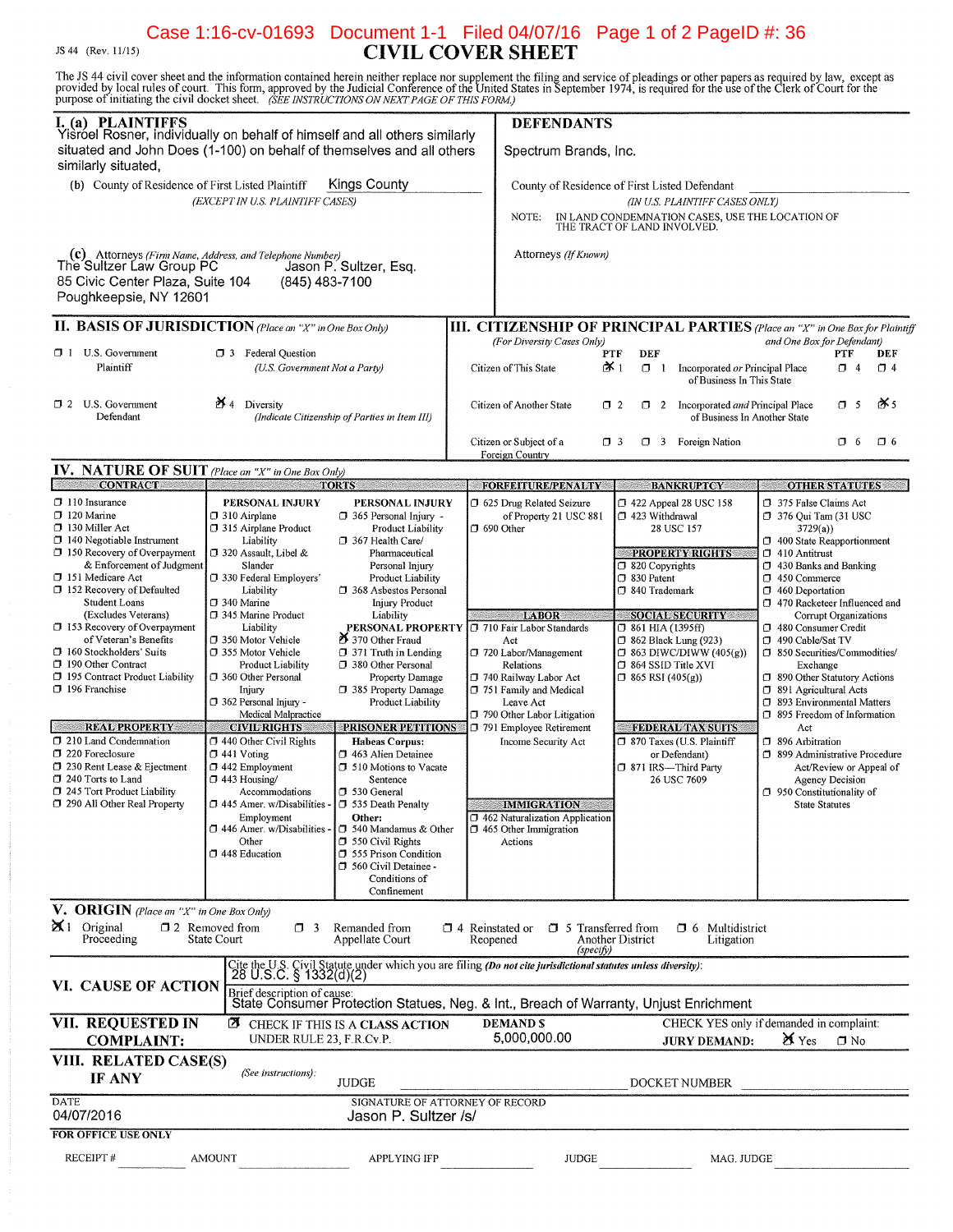## Case 1:16-cv-01693 Document 1-1 Filed 04/07/16 Page 2 of 2 PageID #: 37

### CERTIFICATION OF ARBITRATION ELIGIBILITY

Local Arbitration Rule 83.10 provides that with certain exceptions, actions seeking money damages only in an amount not in excess of \$150,000, exclusive of interest and costs, are eligible for compulsory arbitration. The amount of damages is presumed to be below the threshold amount unless a certification to the contrary is filed.

I. Jason P. Sultzer \_, counsel for Plaintiff and Class Members \_\_\_, do hereby certify that the above captioned civil action is ineligible for compulsory arbitration for the following reason(s):

- 区 monetary damages sought are in excess of \$150,000, exclusive of interest and costs,
- 冈 the complaint seeks injunctive relief,
- $\Box$ the matter is otherwise ineligible for the following reason

### **DISCLOSURE STATEMENT - FEDERAL RULES CIVIL PROCEDURE 7.1**

Identify any parent corporation and any publicly held corporation that owns 10% or more or its stocks:

### **RELATED CASE STATEMENT (Section VIII on the Front of this Form)**

Please list all cases that are arguably related pursuant to Division of Business Rule 50.3.1 in Section VIII on the front of this form. Rule 50.3.1 (a) provides that "A civil case is "related" to another civil case for purposes of this guideline when, because of the similarity of facts and legal issues or because the cases arise from the same transactions or events, a substantial saving of judicial resources is likely to result from assigning both cases to the same judge and magistrate judge." Rule 50.3.1 (b) provides that " A civil case shall not be deemed "related" to another civil case merely because the civil case: (A) involves identical legal issues, or (B) involves the same parties." Rule 50.3.1 (c) further provides that "Presumptively, and subject to the power of a judge to determine otherwise pursuant to paragraph (d), civil cases shall not be deemed to be "related" unless both cases are still pending before the court."

#### **NY-E DIVISION OF BUSINESS RULE**  $50.1(d)(2)$

- $1.)$ Is the civil action being filed in the Eastern District removed from a New York State Court located in Nassau or Suffolk County: No
- $2.)$ If you answered "no" above: a) Did the events or omissions giving rise to the claim or claims, or a substantial part thereof, occur in Nassau or Suffolk County? No

b) Did the events or omissions giving rise to the claim or claims, or a substantial part thereof, occur in the Eastern District? Yes

If your answer to question 2 (b) is "No," does the defendant (or a majority of the defendants, if there is more than one) reside in Nassau or Suffolk County, or, in an interpleader action, does the claimant (or a majority of the claimants, if there is more than one) reside in Nassau or Suffolk County? N/A

(Note: A corporation shall be considered a resident of the County in which it has the most significant contacts).

#### **BAR ADMISSION**

I am currently admitted in the Eastern District of New York and currently a member in good standing of the bar of this court. ᢂ Yes No

Are you currently the subject of any disciplinary action (s) in this or any other state or federal court? Yes

(If yes, please explain)

⊠ No

I certify the accuracy of all information provided above.

Signature: Jason P. Sultzer /s/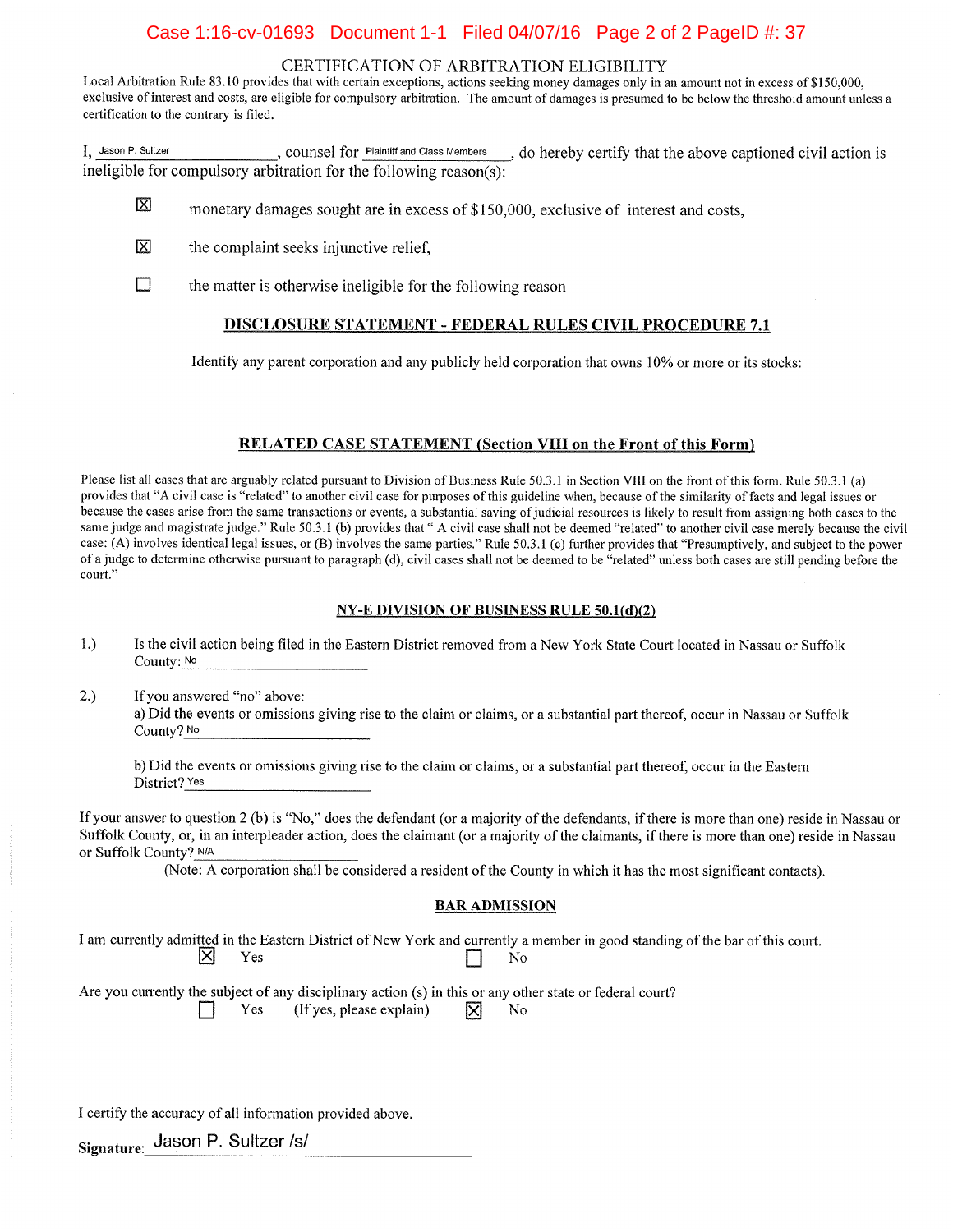AO <sup>440</sup> (Rev. 06/12) Summons in <sup>a</sup> Civil Action

# UNITED STATES DISTRICT COURT

for the

Eastern District of New York

 $\mathcal{E}$  $\lambda$  $\lambda$  $\mathcal{E}$ 

 $\mathcal{E}$ 

⟩

Yisroel Rosner, individually on behalf of himself and all others similarly situated and John Does (1-100) on behalf of themselves and all others similarly situated,

Plaintiff(s)

v.  $\overline{v}$  Civil Action No.

Spectrum Brands, Inc.,

Defendant(s)

### SUMMONS IN A CIVIL ACTION

To: (Defendant's name and address) Spectrum Brands, Inc. Registered Agent: CSC-Lawyers Insorporating Service Company 221 Bolivar Street Jefferson City, MO 65101

A lawsuit has been filed against you.

Within 21 days after service of this summons on you (not counting the day you received it) — or 60 days if you are the United States or <sup>a</sup> United States agency, or an officer or employee of the United States described in Fed. R. Civ. P. 12 (a)(2) or (3) — you must serve on the plaintiff an answer to the attached complaint or a motion under Rule 12 of the Federal Rules of Civil Procedure. The answer or motion must be served on the plaintiff or plaintiff's attorney, whose name and address are: The Sultzer Law Group PC The Sultzer Law Group PC

Jason P. Sultzer, Esq. 85 Civic Center Plaza, Suite 104 Poughkeepsie, NY 12601

If you fail to respond, judgment by default will be entered against you for the relief demanded in the complaint. You also must file your answer or motion with the court.

> DOUGLAS C. PALMER CLERK OF COURT

Date:

Signature of Clerk or Deputy Clerk